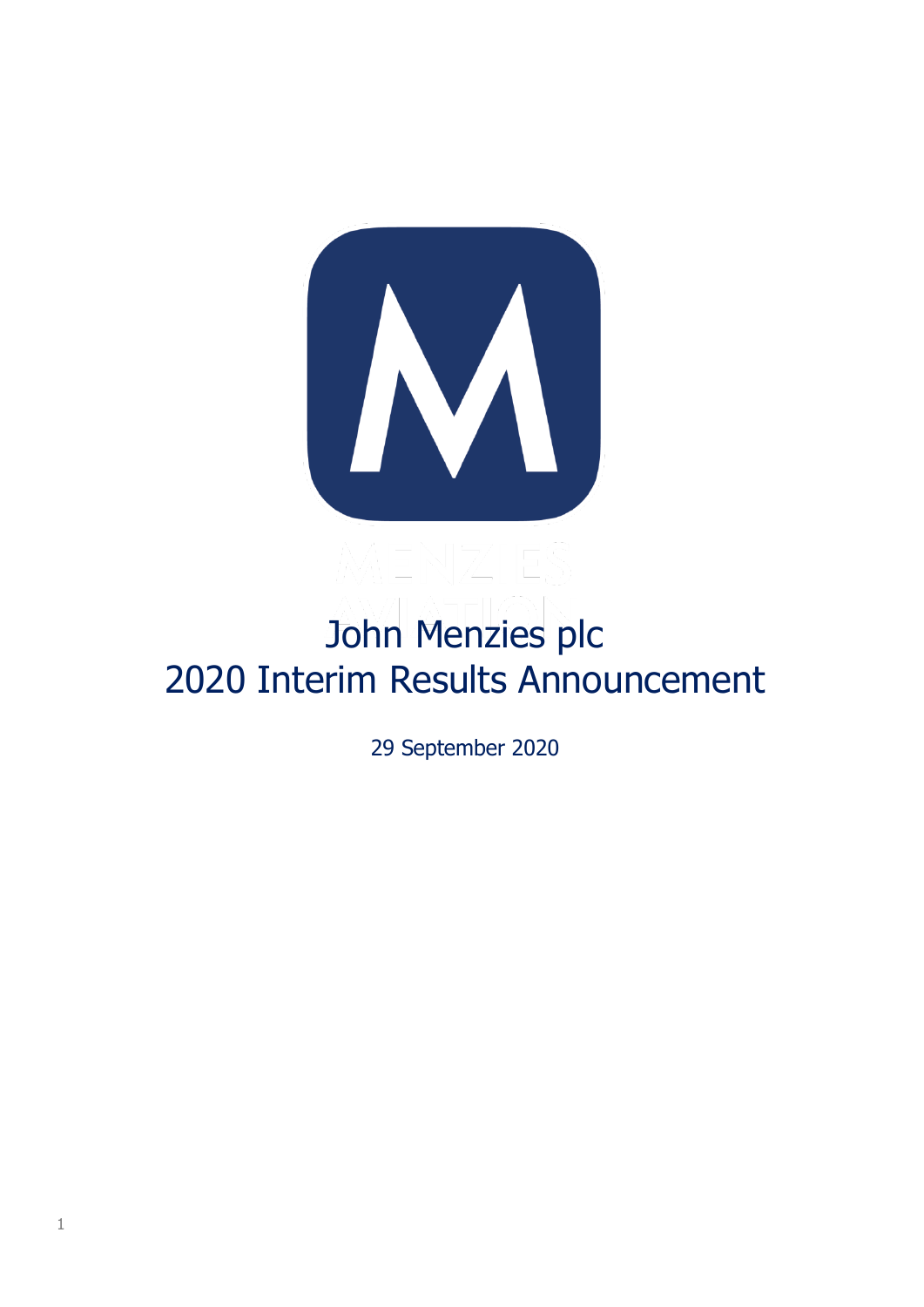## **John Menzies plc**

Half Year Results for the Six Months Ended 30 June 2020

#### **Financial Summary**

|                                                         |                 | H1 2020                        | H <sub>1</sub> 2019 |
|---------------------------------------------------------|-----------------|--------------------------------|---------------------|
|                                                         | <b>Reported</b> | <b>Constant</b><br>currency[6] | Reported            |
| Revenue                                                 | £431.5m         | £437.3m                        | £649.9m             |
| Underlying operating (loss)/profit <sup>[1]</sup>       | $E(39.0)$ m     | $E(39.1)$ m                    | £17.9m              |
| Operating (loss)/profit                                 | $E(70.3)$ m     | ---                            | £5.4m               |
| Underlying (loss)/profit before taxation <sup>[3]</sup> | $£(48.7)$ m     | $E(48.8)$ m                    | £8.2m               |
| Loss before tax                                         | $E(80.1)$ m     | ---                            | $E(4.4)$ m          |
| Underlying (loss)/earnings per share <sup>[4]</sup>     | (69.2)p         | ---                            | 6.8 <sub>p</sub>    |
| Basic loss per share <sup>[5]</sup>                     | (104.7)p        | ---                            | (3.3)p              |
| Underlying operating cash flow <sup>[6]</sup>           | £131.3m         |                                | £58.9m              |

These half year results and prior period half year comparatives are unaudited**.**

#### **Results Overview**

#### **Covid-19**

- Results reflect the severe impact of the Covid-19 pandemic, particularly on the ground handling and intoplane fuelling services, with the European business most significantly affected
- Menzies has acted decisively in facing the challenges caused to the aviation industry by the Covid-19 pandemic through:
	- Reducing costs and preservation of cash disciplined approach to capital expenditure and discretionary spend stopped
	- Moving to right size operations to match volume including a significant reduction in headcount
	- Working with our customers focusing on cash management and tight credit control
	- Focusing on the recovery and emerging stronger becoming a leaner, more agile and more profitable business
	- Post period end, agreeing a revised banking covenant structure with our lenders

#### **Financial**

- Revenue down 33% as a result of a 43% year on year decrease in passenger flight volumes
- Revenue reduction partly offset by very significant cost management, together with the benefit from governmental support schemes to limit the underlying operating loss to £39.0m
- Resilient cargo handling services and cargo forwarding business performance with stronger vields
- Commercial progress and significant new business wins resulting in a net £27m annualised revenue added
- Exceptional costs of £27.6m incurred to resize the cost base and deal with redundant assets
- Underlying operating cash flow ahead of expectations with good debtor collections and upfront support from governmental agencies
- Available cash resources of over £175m at 31 August 2020

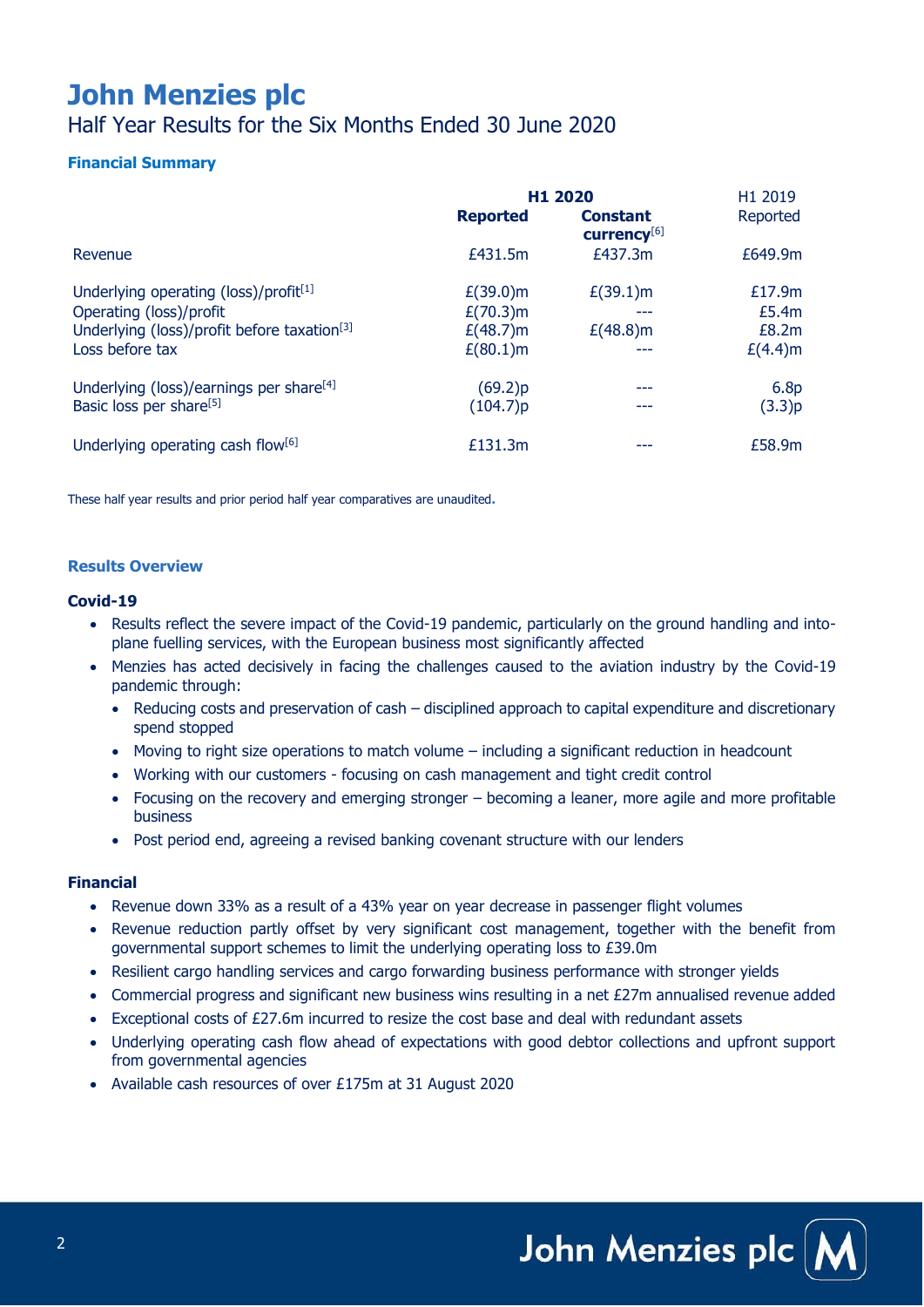#### **Philipp Joeinig, Executive Chairman of John Menzies plc said:**

"The first six months of the year have seen us operate in unprecedented times due to the Covid-19 pandemic. The impact on our global operations has been material, but I am very pleased with how we have reacted. We acted decisively to reduce costs and moved to right-size our operations. As a result, our liquidity position is good, and we are well placed to navigate through the winter season and beyond.

Due to the actions taken in 2019 to re-shape the business commercially, we are making real progress, winning new contracts, particularly in cargo, and I expect this to continue in the second half. Expansion opportunities are emerging, and we will selectively look to take advantage of the current situation.

Like others in aviation, we know we are not out of the woods vet. We continue to keep a strong grip on our costs, whilst encouraging governments across the world to react to the exceptional impact Covid-19 continues to have on the industry and extend their support schemes, as recovery will be gradual.

Menzies has faced exceptional challenges as a result of the pandemic, however it remains a strong business with committed leaders and dedicated employees. We will emerge from this pandemic as a smaller but stronger team with a clear plan to recover and grow again."

#### **Outlook**

On the basis of current visibility and assumptions for ground handling and cargo volumes second half revenue is expected to be at a similar level to the first half with profitability benefiting from a more significant contribution from various government support programmes and continuing tight cost management. We continue to review the marketplace and work with our customers to gauge flying volumes. We are expecting a reduced winter season with flight schedules substantially lower than the previous year and have planned accordingly.

We have made significant strides expanding our cargo handling portfolio in the first half. Given the current market outlook, we will look at further opportunities to rebalance our portfolio with further expansion in the cargo market and a greater focus on into-plane fuelling where we believe there are opportunities to increase our market share.

Commercially we continue to have success. Since the period end we have won further cargo business with Qatar Airways in Los Angeles, USA, our fifth contract award with Qatar this year, and won the ground handling and cabin cleaning business of Air France/KLM in Toronto, Canada.

The ability of the Group to maintain significant liquidity headroom through this period reflects the strong fundamental cash generation capability of the business. We expect that continued strong cash generation, as activity levels recover, will give us the capability to invest in support of our commercial objectives whilst also enabling the Group to reduce net indebtedness.

We currently anticipate market conditions will remain challenging through the winter and the early part of next year, but expect a sustainable recovery in activity levels thereafter, contributing to modest revenue growth in 2021 over 2020. Whilst cautious on the pace of activity level recovery over the next 18 months, our restructured cost base and the rationalisation of the global portfolio should enable the Group to generate higher returns as volumes improve.

We are a leader within our markets and our restructured model will enable the Group to emerge strongly from the Covid-19 crisis. Alongside a continuation of the commercial momentum we are generating, we will continue to assess opportunities to accelerate business development targets where we can identify a clear strategic fit and create value enhancement.

Overall, the Board believe the Group is on a solid footing and is planning prudently for the future. As markets recover, we believe Menzies is well placed to prosper and return the Group to a growth trajectory.

#### **Notes**

- 1. Underlying operating profit/loss is operating profit/loss adjusted for non-recurring exceptional items, impairment charges associated with non-current assets, amortisation relating to acquired contract, customer relationship and brand intangibles, and the Group's share of interest and tax on joint ventures and associates.
- 2. Underlying profit/loss before taxation is underlying operating profit/loss less net finance charges.
- 3. Underlying earnings/loss per share is profit/loss after taxation and non-controlling interest, but before intangible amortisation and impairment and exceptional items, divided by the weighted average number of ordinary shares in issue.

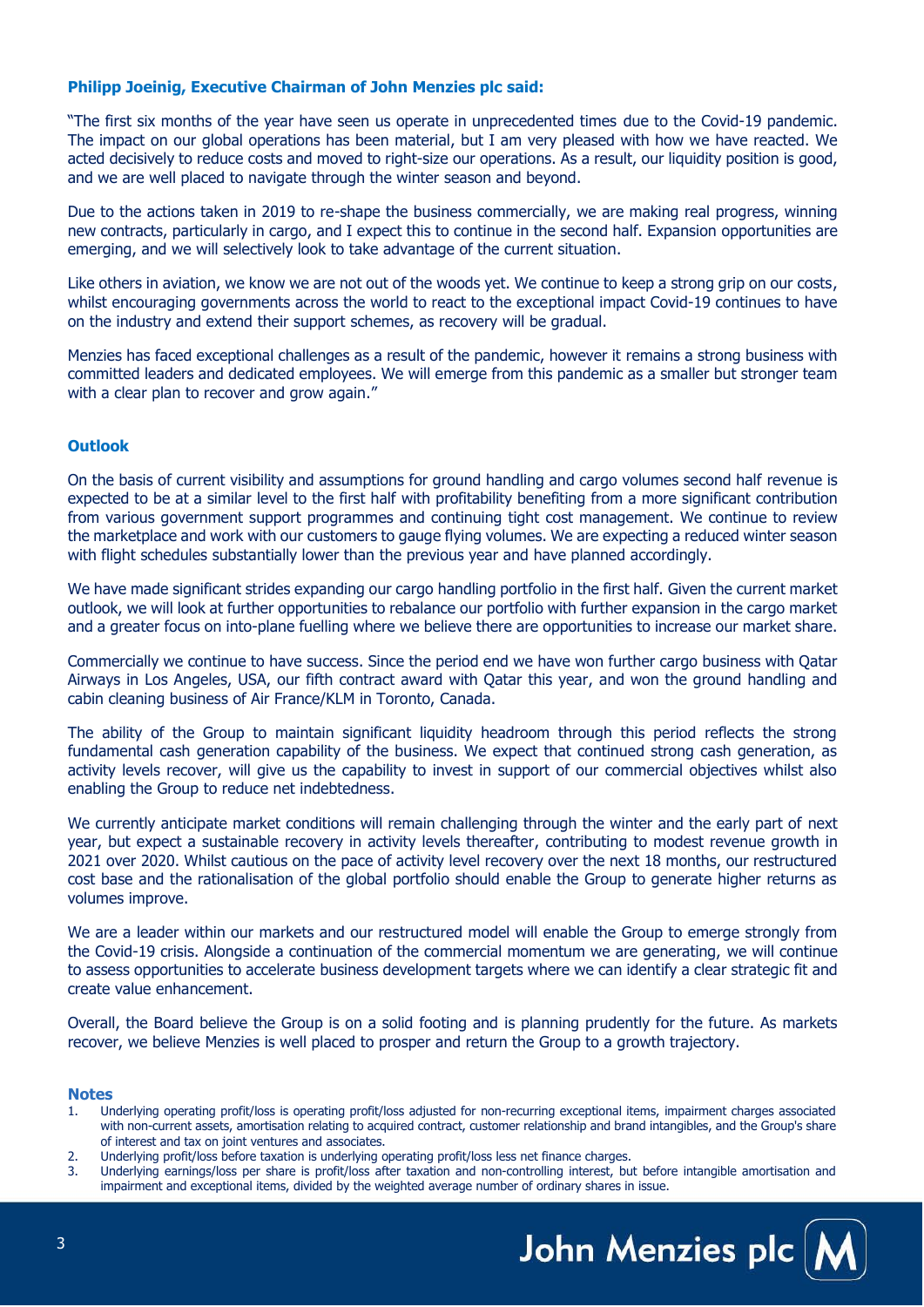- 4. Underlying operating cash flow is underlying operating profit/loss adjusted for depreciation, amortisation, income and dividends from joint ventures and associates, retirement obligation and share based payments, and movements in working capital and provisions.
- 5. Prior year basic loss per share includes the benefit of 2.5p from discontinued operations.
- 6. In order to increase comparability with prior year numbers, performance at constant currency has been calculated by translating nonsterling earnings for the current year into sterling at the exchange rates used for the same period in the prior year.

#### **Enquiries**

#### **John Menzies plc**

| John Geddes, Corporate Affairs Director | 0131 459 8144 |
|-----------------------------------------|---------------|
| <b>FTI Consulting</b>                   | 020 3727 1068 |
| Jonathon Brill/Fern Duncan              |               |

#### **Analyst Presentation**

There will be a presentation for analysts today at 09:30 GMT via a live webcast on the John Menzies plc website [http://www.johnmenziesplc.com.](http://www.johnmenziesplc.com/) Copies of the presentation slides will be available on the website.

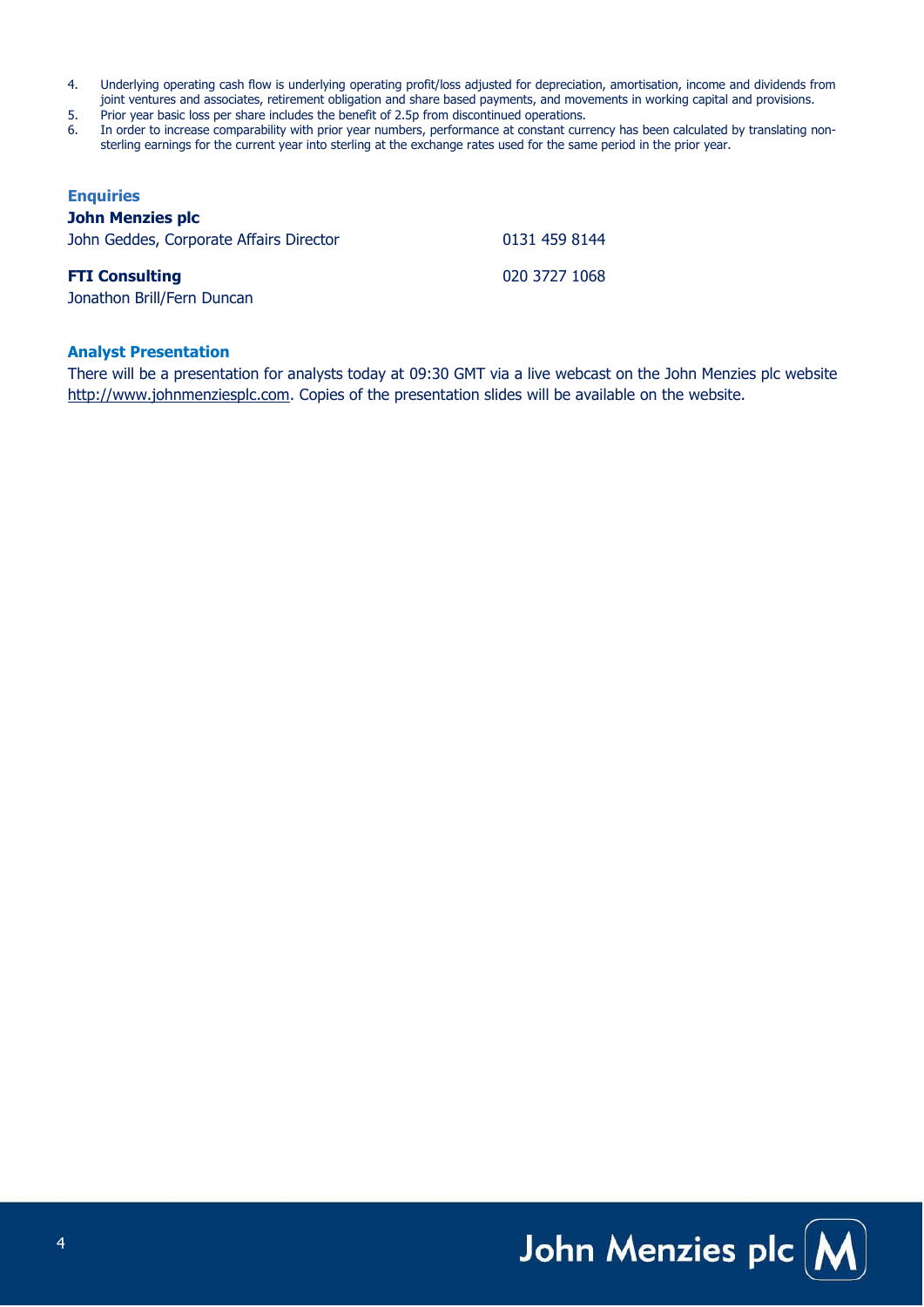#### **Executive Chairman's Statement**

Firstly, I would like to express my appreciation for the huge efforts made by our employees worldwide in responding to the Covid-19 pandemic, adapting quickly while continuing to serve our customers safely and reliably in very difficult circumstances.

My primary concern at all times is the safety of all our employees along with their families and our airport communities. They have shown great spirit and dedication throughout and made me proud of the Menzies team.

The Covid-19 pandemic has had a material impact on our business in the first half and will continue to do so in the near term. We took immediate and decisive action when the scale of the crisis became clear. We significantly reduced our cost base, using the flexibility of our labour force where possible as well as halting all non-essential capital expenditure and discretionary spend as well as exiting financially unviable businesses.

I am pleased to report that we have not needed to source additional liquidity from our banking syndicate or shareholders during the period. Menzies' liquidity position remains healthy thanks to the decisive actions taken, excellent cash management and the benefits of government support schemes across the world.

We have been working with our banking syndicate and have reached agreement on a revised covenant package through to 2022 that will allow us the flexibility to restructure and grow the business as the aviation industry recovers.

During 2019 we had already worked on re-shaping the business, reducing head office costs and applying resources to key areas that would help us grow. These changes put us on a strong footing as we entered 2020 and the year had started positively. Commercially, where the teams were strengthened, we have delivered excellent results. We have worked with our existing customers renewing key contracts and I am delighted to note a number of significant new contracts, particularly in cargo handling, with key global customers that show we are making good progress despite the global pandemic.

Looking forward we still face difficult times ahead and I expect volumes in the winter season to be significantly lower than the prior year. We are speaking to all our major customers to ascertain their plans and we are matching our cost base accordingly. Whilst some of the actions taken are temporary in nature, aimed at mitigating the immediate impact of the pandemic on our business, many will underpin positive and sustainable structural change in the Group's operating model and cost base.

As the new normal takes shape, we will emerge as a more efficient, agile and profitable business with a more focused footprint having exited stations that are no longer economically viable. In order to build on the cost and commercial actions taken in the last 18 months, we are launching Menzies 2.0. This programme will set our progressive agenda into the medium term through the four strategic pillars of Safety & Security, People, Service and Efficiency to drive excellence in everything we do as we continue to win new business and increase our operating margin.

I want our business to be solutions oriented, working with customers to deliver their goals to make Menzies Aviation the handling provider of choice where we operate. Whilst we will focus on our systems and processes to deliver safe and secure operations, it is our people who really make the difference. We are investing in leadership programmes and training initiatives across the business to support our ambition to be the handling service provider of choice to our customers.

The ability of the Group to maintain significant liquidity headroom through this period reflects the strong fundamental cash generation capability of the business. We expect that continued strong cash generation as activity levels recover would give us the capability to invest in support of our commercial objectives, whilst also enabling the Group to reduce net indebtedness.

We currently anticipate market conditions will remain challenging through the winter and the early part of 2021, but would expect a sustainable recovery in activity levels thereafter. Whilst cautious on the pace of activity level recovery over the next 18 months, our restructured cost base and the rationalisation of the global portfolio should enable the Group to generate higher returns as volumes improve. We are a leader within our markets and our restructured model will enable the Group to emerge strongly from the Covid-19 crisis. Alongside a continuation

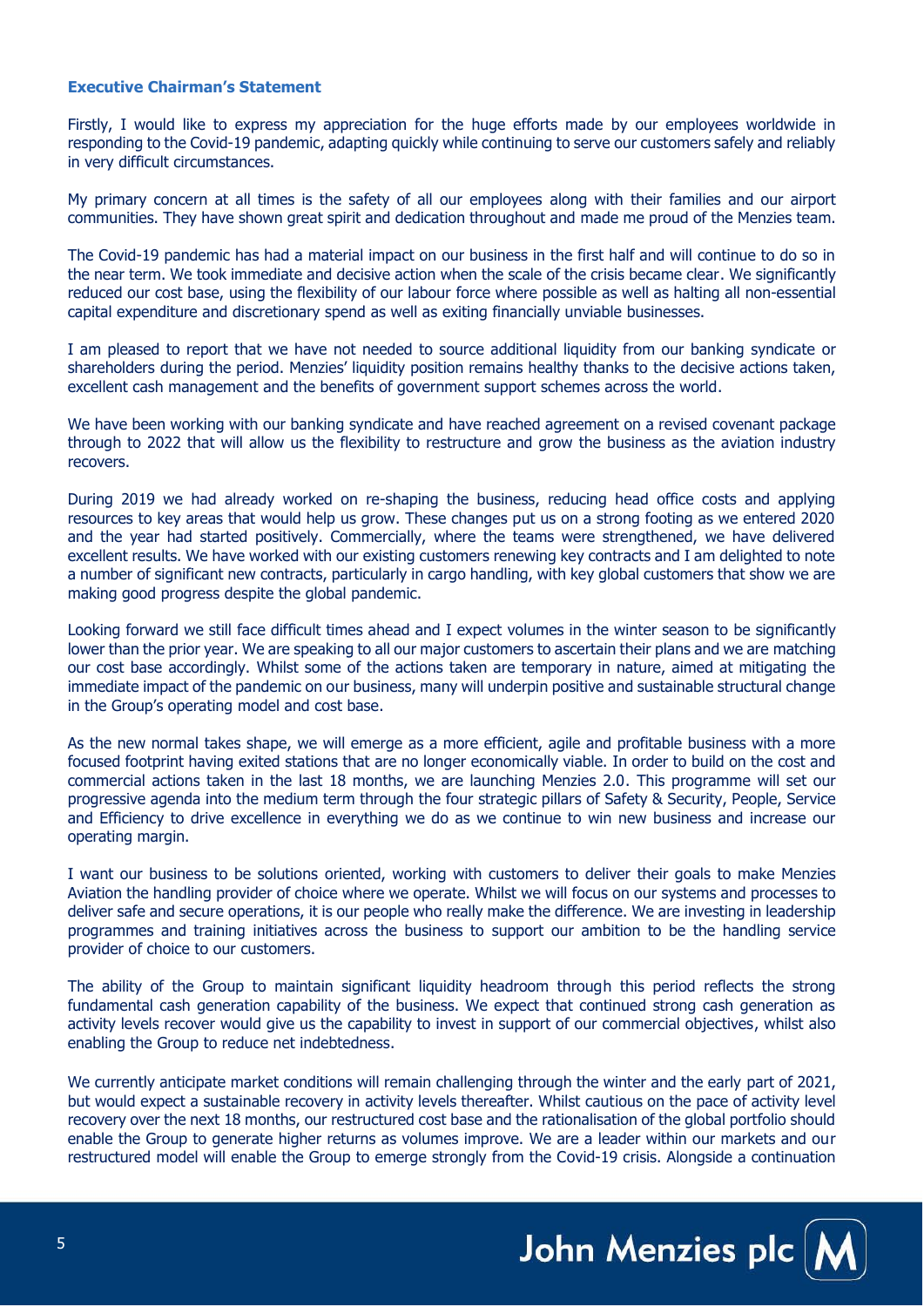of the commercial momentum we are generating, we will continue to assess opportunities to accelerate business development targets where we can identify a clear strategic fit and create value enhancement.

#### **Group Performance Overview**

The first half of 2020 has presented the business with a number of significant challenges. Until the impact of the Covid-19 pandemic hit, the Group had been trading in line with expectations, with the cost reduction actions taken in 2019 and the renewed focus on commercial activity showing positive results. Trading in the second half of the period as the pandemic spread across all markets was materially impacted by a reduction in global flight activity.

From mid-March, the impact of the pandemic had become a worldwide crisis impacting our people, operations and the customers we serve, and at the date of this report, the situation is still evolving. The spread of Covid-19 has precipitated the imposition of an unprecedented level of travel restrictions by governments across the world severely impacting the aviation industry.

These restrictions have affected the Group's revenue from the ground handling and into-plane fuelling services in particular. Volumes across all product categories were down compared with the first half of 2019: ground handling turns down 50%, cargo tonnage down 22% and fuelling events down 41%, as was to be expected with the dramatic reduction in flights. Our cargo handling service line and our cargo forwarding business have been far more resilient with reduced capacity on passenger flights driving up yields to historical highs.

Swift and decisive actions were taken as we reacted to the fast-moving landscape. Headcount was reduced dramatically, with large numbers of staff put on furlough, as the various government support schemes around the world were utilised. These schemes have aided the Group liquidity position. In addition, all non-essential capital expenditure was stopped together with all discretionary spend. These actions and tight credit control allowed the Group to operate at a sustainable liquidity level and we are pleased not to have increased bank borrowings or needed to take UK government loan support.

As a result of these conditions, revenue was £431.5m (H1 2019: £649.9m) a 33% reduction in constant currency from the prior period.

The Group recorded an operating loss of £70.3m in the first six months compared with a £5.4m profit in the prior period. Excluding exceptional and other items, the underlying operating loss for the period was £39.0m compared with a profit of £17.9m in the prior period. The reduction in profit was a direct result of the impact of the pandemic. The loss before tax was £80.1m (H1 2019: £4.4m). Excluding exceptional and other items, the underlying loss before tax was £48.7m compared with a profit of £8.2m in the prior period. The underlying loss per share was 69.2p (H1 2019: 6.8p earnings per share).

#### **Business Review**

The **Americas** region started the period in line with expectations after allowing for an unseasonably mild start to the year. The impact of the pandemic was initially not as severe in comparison to the rest of the world with flight volumes in the USA and Canada holding up well. As the pandemic progressed, the volumes softened and ground handling operations in Mexico and Colombia were impacted, with operations in Colombia effectively closed down. As a mainly fee for service business, fuel farm management was less impacted by volume reductions and the margin was maintained.

Commercially within the region we made good progress, starting a new station in the USA at Bozeman, Montana. We renewed with our key customer in Mexico, VivaAerobus, at 21 stations and at various locations across the region we were successful in securing enhanced commercial terms.

The **EMEA** region saw the largest reduction in flight schedules with ground handling turns down 58%. The markets in UK, Spain, across Eastern Europe and Scandinavia, and in South Africa were severely disrupted and at times almost closed.

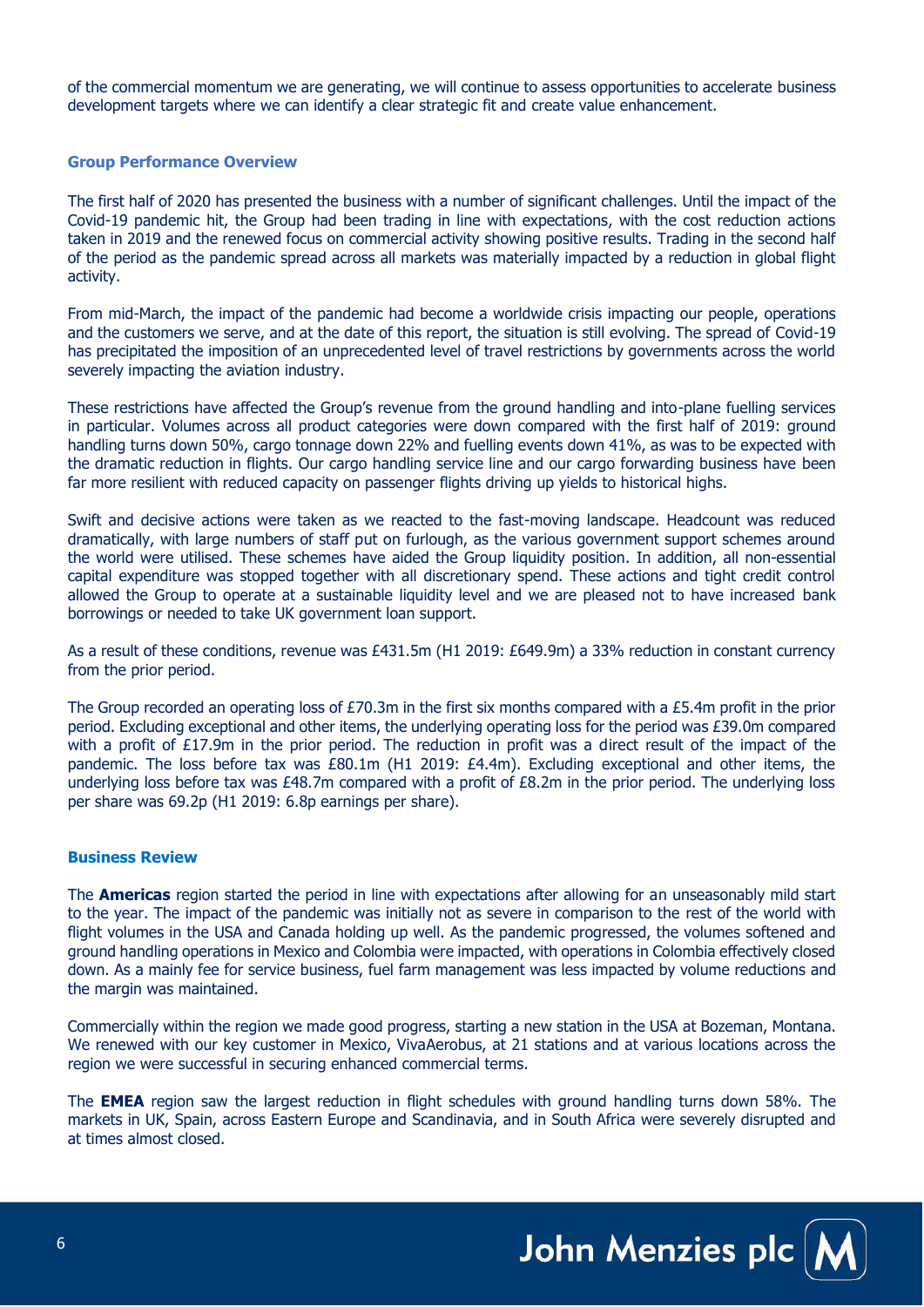Within the into-plane fuelling business, which operates largely in the UK with some operations in France, margins were maintained due to the fee-per-service nature of the contracts, although volume was significantly down.

Cargo volumes in Amsterdam were robust ahead of the prior year, and operations at London Heathrow were boosted by the contract awarded by Qatar Airways for their cargo handling business. The UK ground handling business was impacted by the bankruptcy of Flybe in March with the failure felt most significantly at Manchester, Glasgow and the Isle of Man.

In March we started up operations for Mango Airways across South Africa. This is a significant contract win and helps to turnaround the South African operations. The contract was awarded for five years and the projections were for more than 20,000 annual flights.

The **Rest of World** region is the most geographically diverse. Our operations in Macau were the first to be affected by Covid-19. The reduction in flight schedules was swift with approximately 200 daily flights reducing to almost zero within a week. Despite the recovery in the Chinese market, operations in Macau remain materially impacted and we do not expect to see a return until later in Q4 of this year. Operations in Indonesia progressed with the successful integration of the 2019 acquisition of PT Mitra Adira Utama, a cargo handling business, with the existing ground handling business. We continue to see Indonesia as a real opportunity and will look to grow from this new platform in the near to medium term future.

In line with the rest of the Group, overall volumes were depressed in the region (cargo handling volumes -22%, ground handling -42%) but the mix of business, which is predominantly cargo handling, resulted in profitability being more resilient than elsewhere in the network. Cargo volumes across Australia were robust and latterly in the period, we handled a number of flights that were cargo only, and many with cargo replacing passengers in the main deck. Our into-plane fuelling business in Thailand has been mothballed during the crisis and we continue to explore our options, but we are unlikely to restart unless sufficient scale can be achieved.

Our **Cargo Forwarding** business, AMI, a neutral provider of airfreight and express services, has performed strongly during the year and is trading ahead of our expectations. AMI has benefited from a shortage of cargo capacity across the world as passenger flights were grounded. This led to an upturn in bookings and a general improvement in rates across the business. The business reacted swiftly and innovatively to the shortage by chartering aircraft and filling them with cargo demand on key trade lanes to meet customer requirements.

Despite the pandemic, we have made very encouraging commercial progress winning significant new business. In the first six months we added £27m of net annualised revenue from commercial activities. This is in part thanks to the restructuring of the commercial team during 2019 and a greater emphasis on cargo handling where we have won a number of new contracts.

Since the half year end, we have won the ground handling and cabin cleaning business of Air France/KLM in Toronto, Canada, and further strengthened our relationship with Qatar Airways securing new cargo handling contracts at six locations across three countries together with ground handling contracts at four of these locations. There were a number of airline failures during the period and we were only significantly exposed to Flybe's demise.

In response to the pandemic we have had to reduce our headcount as much as possible to match the lower activity. At its height we had a reduction of 16,000, with many on temporary leave or furlough schemes, although this number is now lower with some staff returning to work. As volumes return, we expect to scale up our operations and welcome back many colleagues. We will however be a smaller business in the near term and we will have a smaller global workforce than before. We recognise the significant impact this will have on our colleagues leaving us and throughout this process we are doing everything we can to minimise the number of job losses across the network.

To ensure we are as competitive as possible as we emerge from the crisis we have undertaken projects to harmonise pay and conditions at larger airports where previous acquisitions or TUPE transfers have led to a number of different contract terms existing within teams at one location. These projects can be difficult to deliver but we firmly believe they are vital to ensure we are competitive as volume returns and opportunities present themselves. We have previously highlighted issues around high staff turnover and the associated costs. These issues were particularly prevalent in Eastern Europe and North America. This issue has now largely gone away and our businesses in these areas will see a significant benefit as a result.

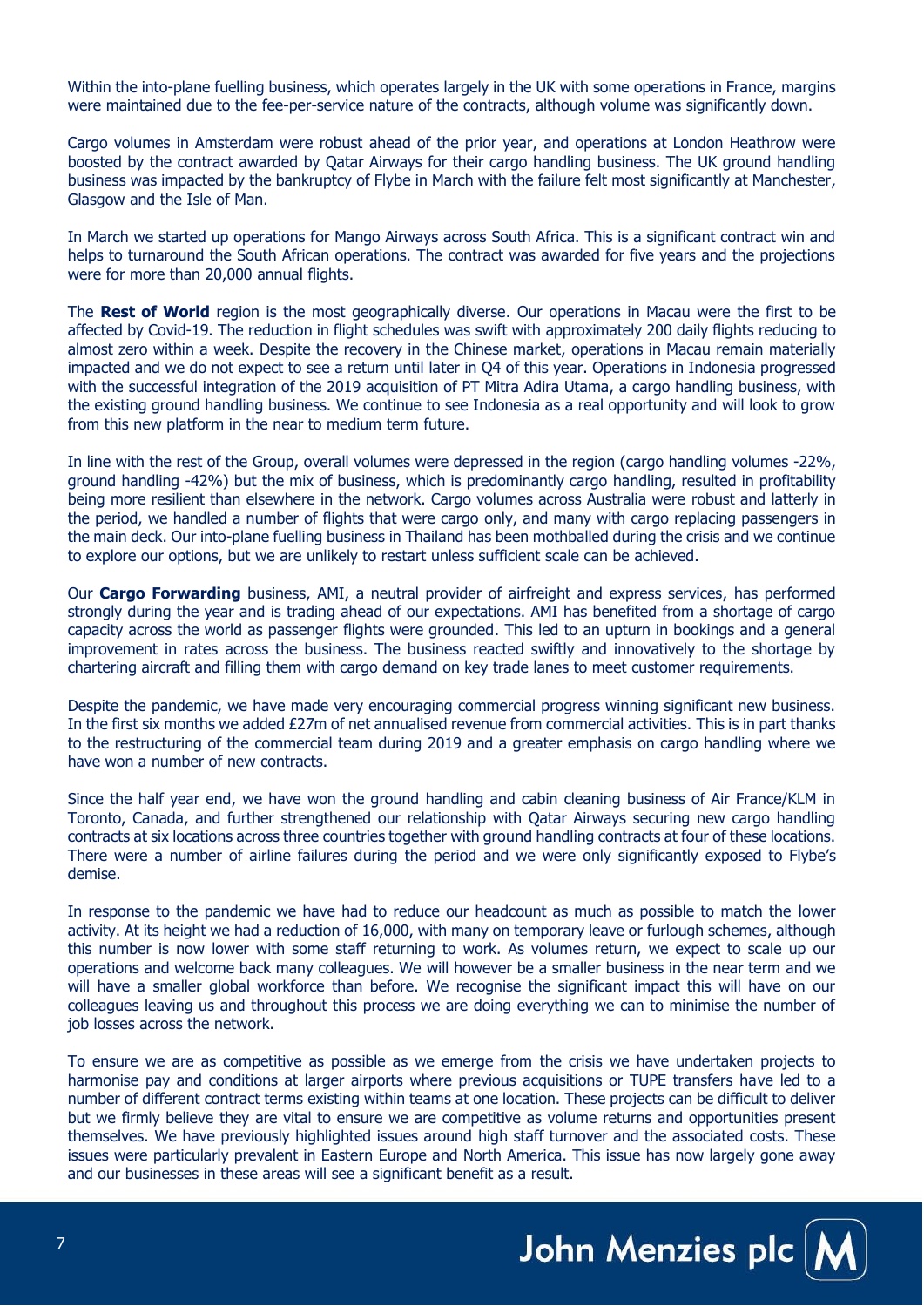#### **Financial Overview**

#### **Banking facilities**

As reported in January, the Company completed the refinance of the Group's bank facilities that were due to mature in 2021 and replaced them with a US\$235m amortising loan and a £145m revolving credit facility, both due to mature in January 2025.

As reported this month, in response to the financial impact of the Covid-19 pandemic, the Company has agreed a revised temporary banking covenant structure with its banking group for the amortising loan and revolving credit facilities.

The new covenant structure provides additional flexibility to support the Group as the aviation industry recovers from the impact of the pandemic. The key terms are that the net leverage covenant has been replaced with a minimum EBITDA covenant tested on a quarterly basis, and a new minimum liquidity covenant has been introduced requiring the Group to keep a minimum of  $E45m$  liquidity. The interest cover covenant has been suspended. The new covenant structure will remain in place until the earlier of June 2022 or whenever the Group's leverage as measured on a pre-IFRS 16 basis remains below 3.0 times for three consecutive quarters. At that point, the Group will revert to the original net leverage and interest cover covenants for the remainder of the facilities' term. The interest margin has been increased by 0.5% to 4.0% until the Group's leverage, as measured on a pre-IFRS 16 basis, falls back below 3.5 times.

#### **Exceptional items in operating profit**

Exceptional items in operating profit were a £27.6m charge to profits (H1 2019: £8.5m) comprised £26.3m of restructuring incurred in response to and because of the Covid-19 pandemic, and transaction related costs of £1.3m, primarily to set up a new business in Iraq.

The Covid-19 pandemic restructuring costs comprised £15.3m of costs incurred to terminate leases and write down assets, £8.8m of costs to resize the business as a result of the downturn in volumes, and £2.2m of professional and advisory fees to secure the successful renegotiation of the new covenant structure.

#### **Net finance costs**

The Group's net underlying finance costs were £9.7m (H1 2019: £9.7m).

#### **Taxation**

As a multinational business, the Group is liable for taxation in multiple jurisdictions around the world. The Group's underlying tax charge for the period was £10.1m (H1 2019: £2.4m) representing an effective underlying tax rate of -21% (H1 2019: 29%). The increase was mainly due to de-recognising part of the UK and US deferred tax assets.

#### **Loss per share**

The Group's underlying loss per share was 69.2p (H1 2019: 6.8p earnings per share). The reduction was a result of the decrease in underlying profits and the increase in the effective underlying tax rate. The corresponding basic loss per share was 104.7p (H1 2019: 3.3p per share for continuing and discontinued operations).

#### **Defined benefit retirement obligation**

The reported UK defined benefit retirement obligation net of deferred taxation has increased by £6.7m since 31 December 2019 to £11.1m as a result of the £25.9m adverse impact of lower discount rates on future liabilities, partly offset by £15.5m positive impact of returns on the pension scheme assets and £3.7m of contributions from the Group.

#### **Impact of foreign currency movements**

The majority of the Group's operations are located outside the UK and account in currencies other than the Group's reporting currency. The Group hedges the sterling exposure of foreign currency denominated assets to manage the impact of currency movements in the Group's net assets using forward contracts. The translation of profits from overseas trading entities is not hedged and, as a result, the movement of exchange rates affects the

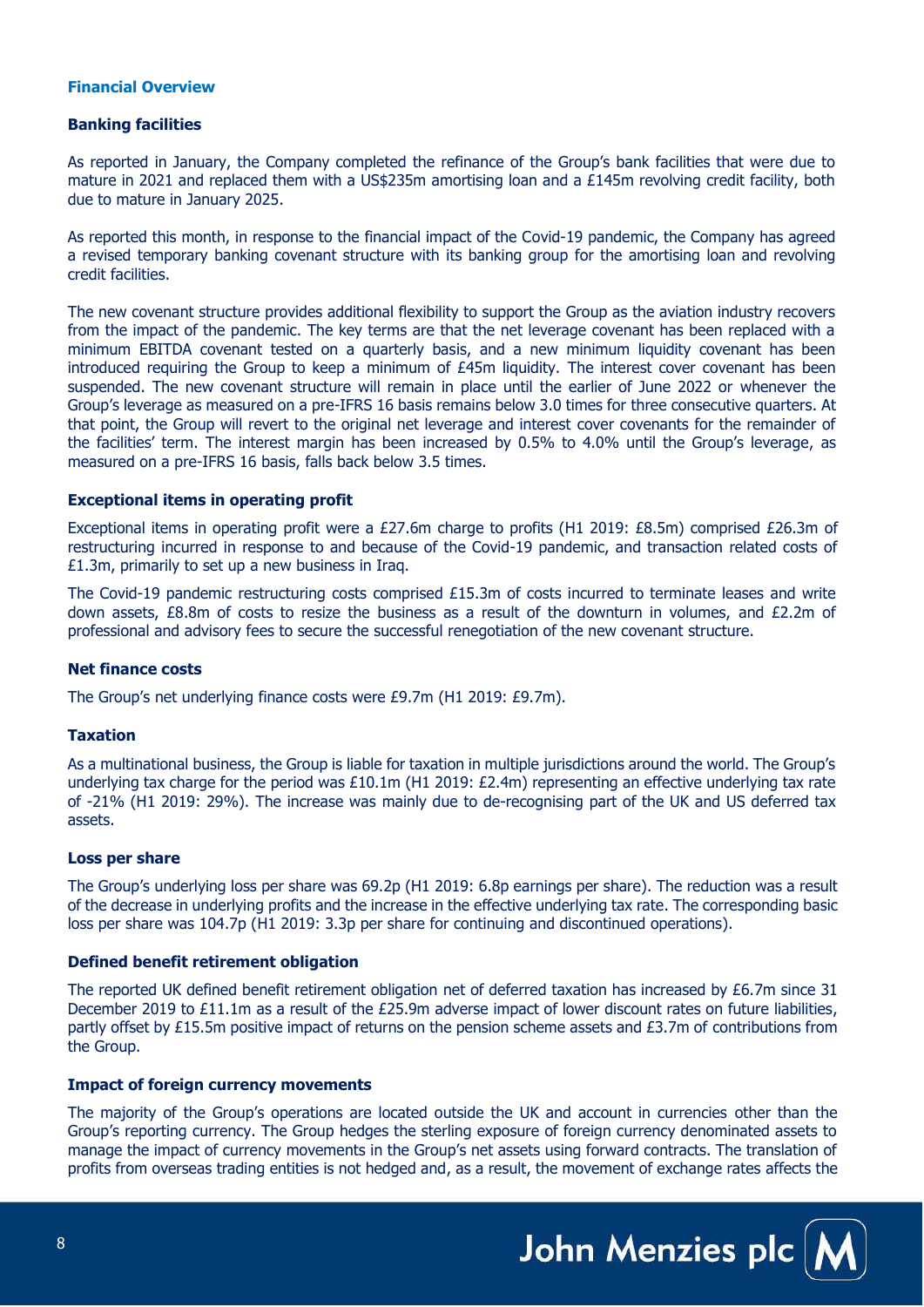Group's reported results. In the first half of 2020, there was minimal impact on the Group's results due to exchange rate movements against the prior period. Net borrowings are also subject to foreign currency movements, primarily on the US dollar denominated term loan and non-sterling lease liabilities.

#### **Dividend**

No dividend is to be paid in respect of the first half results (H1 2019: 6.0p per share).

#### **Group liquidity**

The Group has been effective in the proactive management of cash and liquidity. Operating cash flow was £131.3m (H1 2019: £58.9m). The increase was largely the result of strong debtor collections and upfront support from governmental agencies. Working capital management remains a key focus for the business. Free cash flow was £109.5m (H1 2019: £26.8m). Net capital expenditure was £10.5m (H1 2019: £16.3m). The resulting net cash and cash equivalents on hand at 30 June 2020 was £201.1m, £129.2m higher than 31 December 2019.

At 30 June 2020 reported net borrowings were £337.1m (H1 2019: £421.8m) reflecting the improved cash flow. Net debt used for measuring leverage for banking covenant purposes, excluding the impact of reporting leases under the IFRS 16 accounting standard, was £159.9m (H1 2019: £215.1m). The Group had £335m of committed banking facilities at 30 June 2020, all of which were drawn.

#### **Going concern**

In adopting the going concern basis for preparing this interim financial information, the Board has considered the Group's business activities, together with factors likely to affect its future development, its performance and principal risks and uncertainties. The spread of Covid-19 has precipitated an unprecedented level of air travel restrictions being imposed by governments across the world. Although this has had a broadly positive impact on cargo handling and forwarding businesses, it has had a negative impact on flight volumes that drive the ground handling and into-plane fuelling businesses.

The Board has reviewed the financial forecasts with scenarios of varying speeds of recovery in flight volumes across the world around a base case that forecasts ground handling and into-plane fuelling to recover to c.70% of their pre-Covid-19 levels by the end of 2021. These forecasts take into account expectations of compensating management actions to reduce capital and lease expenditure, optimise working capital and further reduce the cost base.

The Group has modelled a severe but plausible downside scenario based on further waves of the pandemic. Further details of this scenario are disclosed in Note 2 to the Financial Statements. In the event that this downside scenario were to occur, the Board believes that there would be sufficient mitigating actions that could be taken to ensure the Group's ability to continue as a going concern.

Forecasting the impact of Covid-19 on flight volumes remains highly uncertain given the continued development of the virus across the world. If the recovery in passenger flight volumes were to be significantly delayed beyond those assumed in the severe but plausible downside scenario, the Group could face a material uncertainty of meeting the minimum EBITDA covenants in 2021. The Group has a good working relationship with its banking syndicate, and should these circumstances arise, the Board would seek to negotiate a second restructuring of covenants to ensure continuity of lender support, together with considering further cost reductions.

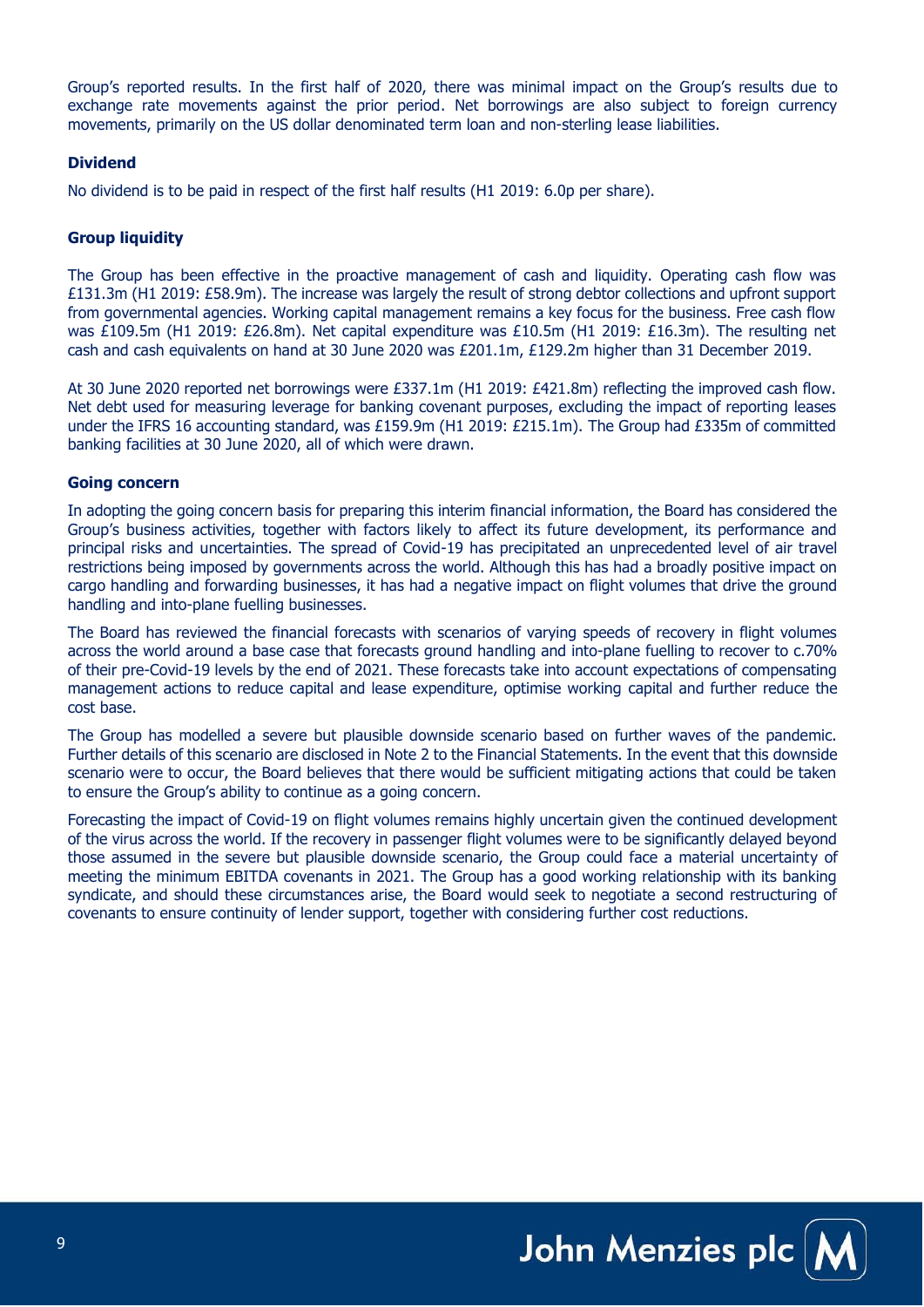#### **GROUP INCOME STATEMENT (unaudited)**

for the half year to 30 June 2020

|                                                                                                              | <b>Notes</b>     | <b>Before</b><br>exceptional<br>and other<br>items<br>£m | <b>Exceptional</b><br>and other<br>items<br>£m | <b>Half year</b><br>to<br>30 June<br>2020<br>£m | <b>Before</b><br>exceptional<br>and other<br>items<br>£m | Exceptional<br>and other<br>items<br>£m | Half year<br>to<br>30 June<br>2019<br>£m |
|--------------------------------------------------------------------------------------------------------------|------------------|----------------------------------------------------------|------------------------------------------------|-------------------------------------------------|----------------------------------------------------------|-----------------------------------------|------------------------------------------|
| <b>Continuing operations</b>                                                                                 |                  |                                                          |                                                |                                                 |                                                          |                                         |                                          |
| <b>Revenue</b>                                                                                               | 3                | 431.5                                                    |                                                | 431.5                                           | 649.9                                                    |                                         | 649.9                                    |
| Net operating costs                                                                                          |                  | (471.3)                                                  | (31.0)                                         | (502.3)                                         | (635.7)                                                  | (11.7)                                  | (647.4)                                  |
| <b>Operating (loss)/profit before</b><br>joint ventures and associates<br>Share of post-tax results of joint |                  | (39.8)                                                   | (31.0)                                         | (70.8)                                          | 14.2                                                     | (11.7)                                  | 2.5                                      |
| ventures and associates                                                                                      |                  | 0.8                                                      | (0.3)                                          | 0.5                                             | 3.7                                                      | (0.8)                                   | 2.9                                      |
| <b>Operating (loss)/profit</b>                                                                               | 3                | (39.0)                                                   | (31.3)                                         | (70.3)                                          | 17.9                                                     | (12.5)                                  | 5.4                                      |
|                                                                                                              |                  |                                                          |                                                |                                                 |                                                          |                                         |                                          |
| Analysed as:<br>Underlying operating (loss)/profit <sup>(i)</sup><br>Exceptional items - transaction related | 3                | (39.0)                                                   |                                                | (39.0)                                          | 17.9                                                     |                                         | 17.9                                     |
| and integration                                                                                              | 4                |                                                          | (1.3)                                          | (1.3)                                           |                                                          | (5.6)                                   | (5.6)                                    |
| Exceptional items - restructuring                                                                            | 4                |                                                          | (11.0)                                         | (11.0)                                          |                                                          | (2.9)                                   | (2.9)                                    |
| Exceptional items - asset impairments                                                                        | 4                |                                                          | (15.3)                                         | (15.3)                                          |                                                          |                                         |                                          |
| Acquired intangible asset amortisation                                                                       | 4                |                                                          | (3.4)                                          | (3.4)                                           |                                                          | (3.2)                                   | (3.2)                                    |
| Share of joint venture and associate<br>interest<br>Share of joint venture and associate                     |                  |                                                          | 0.1                                            | 0.1                                             |                                                          | 0.1                                     | 0.1                                      |
| tax                                                                                                          |                  |                                                          | (0.4)                                          | (0.4)                                           |                                                          | (0.9)                                   | (0.9)                                    |
| Operating (loss)/profit                                                                                      |                  | (39.0)                                                   | (31.3)                                         | (70.3)                                          | 17.9                                                     | (12.5)                                  | 5.4                                      |
| Finance income<br>Finance charges excluding retirement                                                       |                  | 0.2                                                      |                                                | 0.2                                             | 0.3                                                      |                                         | 0.3                                      |
| benefit obligation interest                                                                                  |                  | (9.9)                                                    | (0.1)                                          | (10.0)                                          | (9.8)                                                    | (0.1)                                   | (9.9)                                    |
| Retirement benefit obligation interest                                                                       | 11               |                                                          |                                                |                                                 | (0.2)                                                    |                                         | (0.2)                                    |
| (Loss)/profit before taxation                                                                                |                  | (48.7)                                                   | (31.4)                                         | (80.1)                                          | 8.2                                                      | (12.6)                                  | (4.4)                                    |
| <b>Taxation</b>                                                                                              | 5                | (10.1)                                                   | 1.4                                            | (8.7)                                           | (2.4)                                                    | 2.0                                     | (0.4)                                    |
| (Loss)/profit for the period from<br>continuing operations                                                   |                  | (58.8)                                                   | (30.0)                                         | (88.8)                                          | 5.8                                                      | (10.6)                                  | (4.8)                                    |
| <b>Discontinued operations</b><br>Profit for the period from discontinued<br>operations                      | 4                |                                                          |                                                |                                                 |                                                          | 2.1                                     | 2.1                                      |
| (Loss)/profit for the period                                                                                 |                  | (58.8)                                                   | (30.0)                                         | (88.8)                                          | 5.8                                                      | (8.5)                                   | (2.7)                                    |
|                                                                                                              |                  |                                                          |                                                |                                                 |                                                          |                                         |                                          |
| Attributable to equity shareholders<br>Attributable to non-controlling                                       |                  | (58.3)                                                   | (30.0)                                         | (88.3)                                          | 5.7                                                      | (8.5)                                   | (2.8)                                    |
| interests                                                                                                    |                  | (0.5)                                                    |                                                | (0.5)                                           | 0.1                                                      |                                         | 0.1                                      |
|                                                                                                              |                  | (58.8)                                                   | (30.0)                                         | (88.8)                                          | 5.8                                                      | (8.5)                                   | (2.7)                                    |
| <b>Earnings per ordinary share</b><br><b>Continuing operations</b>                                           |                  |                                                          |                                                |                                                 |                                                          |                                         |                                          |
| <b>Basic</b>                                                                                                 | 6                | (69.2)p                                                  | (35.5)p                                        | (104.7)p                                        | 6.8p                                                     | (12.6)p                                 | (5.8)p                                   |
| <b>Diluted</b>                                                                                               | 6                | (69.2)p                                                  | (35.5)p                                        | (104.7)p                                        | 6.8p                                                     | (12.6)p                                 | (5.8)p                                   |
| <b>Continuing and discontinued</b><br>operations                                                             |                  |                                                          |                                                |                                                 |                                                          |                                         |                                          |
| <b>Basic</b>                                                                                                 | $\boldsymbol{6}$ | (69.2)p                                                  | (35.5)p                                        | (104.7)p                                        | 6.8p                                                     | (10.1)p                                 | (3.3)p                                   |
| <b>Diluted</b>                                                                                               | 6                | (69.2)p                                                  | (35.5)p                                        | (104.7)p                                        | 6.8p                                                     | (10.1)p                                 | (3.3)p                                   |

Note:

(i) Underlying operating profit adjusts for non-recurring exceptional items, impairment charges associated with non-current assets, amortisation relating to acquired contract, customer relationship and brand intangibles and the Group's share of interest and tax on joint ventures and associates to provide an appreciation of the impact of those items on operating profit.

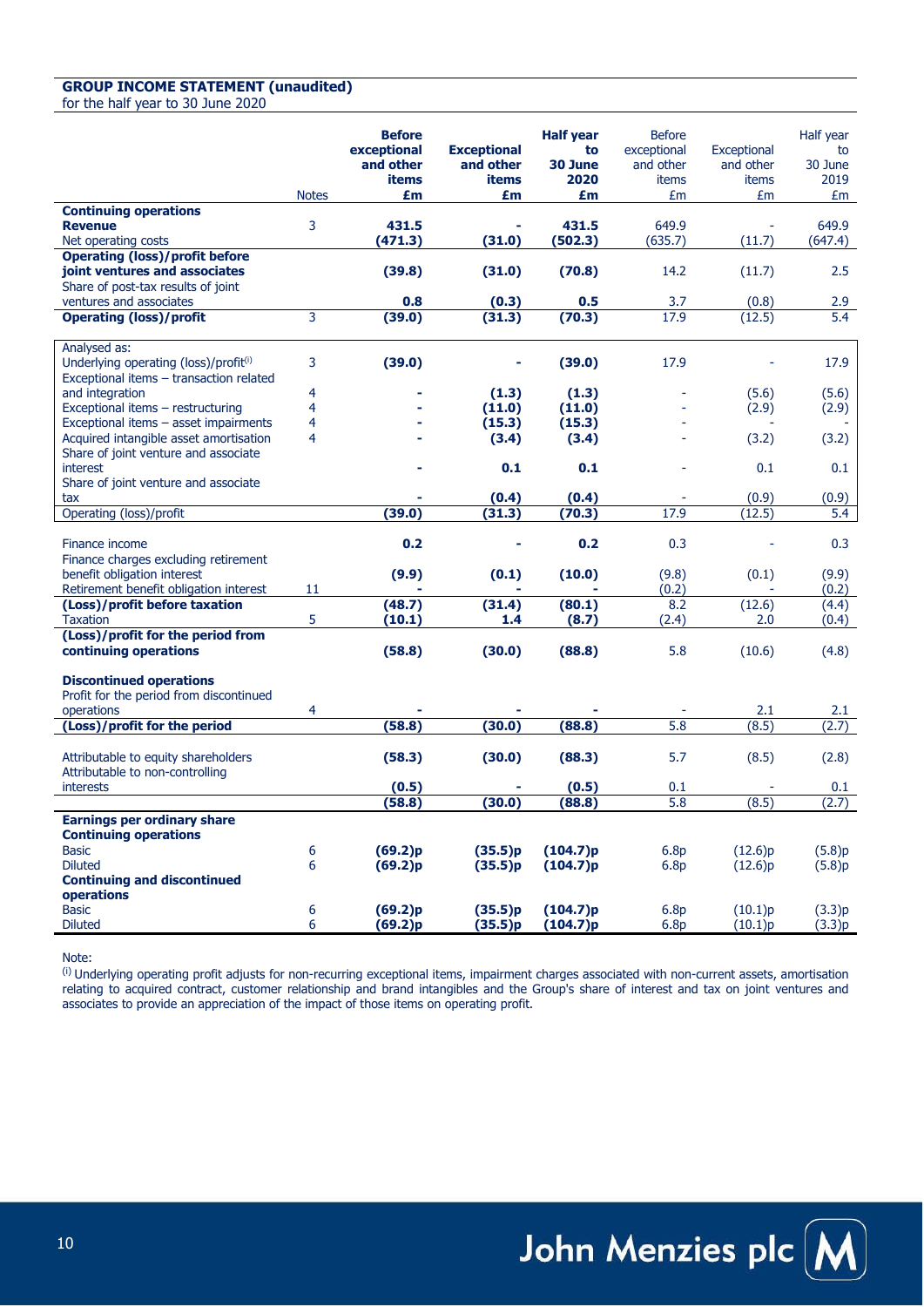#### **GROUP INCOME STATEMENT (continued)**

for the year ended 31 December 2019

|                                                                                       |                                       | Before exceptional and |                             | Full year to     |
|---------------------------------------------------------------------------------------|---------------------------------------|------------------------|-----------------------------|------------------|
|                                                                                       |                                       | other items            | Exceptional and other items | 31 December 2019 |
|                                                                                       | <b>Notes</b>                          | £m                     | £m                          | £m               |
| <b>Continuing operations</b>                                                          |                                       |                        |                             |                  |
| <b>Revenue</b>                                                                        | 3                                     | 1,325.6                |                             | 1,325.6          |
| Net operating costs                                                                   |                                       | (1,280.7)              | (11.3)                      | (1,292.0)        |
| <b>Operating profit before joint</b>                                                  |                                       |                        |                             |                  |
| ventures and associates                                                               |                                       | 44.9                   | (11.3)                      | 33.6             |
| Share of post-tax results of joint                                                    |                                       |                        |                             |                  |
| ventures and associates                                                               |                                       | 7.6                    | (1.6)                       | 6.0              |
| <b>Operating profit</b>                                                               | 3                                     | 52.5                   | (12.9)                      | 39.6             |
|                                                                                       |                                       |                        |                             |                  |
| Analysed as:                                                                          |                                       |                        |                             |                  |
| Underlying operating profit <sup>(i)</sup><br>Exceptional items - transaction related | 3                                     | 52.5                   |                             | 52.5             |
| and integration                                                                       | 4                                     |                        | 5.1                         | 5.1              |
| Exceptional items - legal settlements                                                 |                                       |                        |                             |                  |
| and other                                                                             | 4                                     |                        | 5.8                         | 5.8              |
| Exceptional items - restructuring                                                     |                                       |                        |                             |                  |
| related                                                                               | 4                                     |                        | (10.2)                      | (10.2)           |
| Exceptional items - asset impairment                                                  | 4                                     |                        | (5.4)                       | (5.4)            |
| Acquired intangible asset amortisation                                                | 4                                     |                        | (6.6)                       | (6.6)            |
| Share of joint venture and associate                                                  |                                       |                        |                             |                  |
| interest                                                                              |                                       |                        | 0.2                         | 0.2              |
| Share of joint venture and associate                                                  |                                       |                        |                             |                  |
| tax                                                                                   |                                       |                        | (1.8)                       | (1.8)            |
| Operating profit                                                                      |                                       | 52.5                   | (12.9)                      | 39.6             |
|                                                                                       |                                       |                        |                             |                  |
| Finance income                                                                        |                                       | 0.6                    |                             | 0.6              |
| Finance charges excluding retirement                                                  |                                       |                        |                             |                  |
| benefit obligation interest                                                           |                                       | (22.3)                 | (0.2)                       | (22.5)           |
| Retirement benefit obligation interest                                                | 11                                    | (0.4)                  |                             | (0.4)            |
| <b>Profit before taxation</b>                                                         |                                       | 30.4                   | (13.1)<br>1.2               | 17.3             |
| <b>Taxation</b>                                                                       | 5                                     | (9.5)                  |                             | (8.3)            |
| Profit/(loss) for the year from<br>continuing operations                              |                                       | 20.9                   | (11.9)                      | 9.0              |
|                                                                                       |                                       |                        |                             |                  |
| <b>Discontinued operations</b>                                                        |                                       |                        |                             |                  |
| Profit for the period from discontinued                                               |                                       |                        |                             |                  |
| operations                                                                            |                                       |                        | 1.7                         | 1.7              |
| Profit/(loss) for the year                                                            |                                       | 20.9                   | (10.2)                      | 10.7             |
|                                                                                       |                                       |                        |                             |                  |
| Attributable to equity shareholders                                                   |                                       | 21.0                   | (10.2)                      | 10.8             |
| Attributable to non-controlling                                                       |                                       |                        |                             |                  |
| interests                                                                             |                                       | (0.1)                  |                             | (0.1)            |
|                                                                                       |                                       | 20.9                   | (10.2)                      | 10.7             |
| <b>Earnings per ordinary share</b>                                                    |                                       |                        |                             |                  |
| <b>Continuing operations</b>                                                          |                                       |                        |                             |                  |
| <b>Basic</b>                                                                          | $\begin{array}{c} 6 \\ 6 \end{array}$ | 24.9p                  | (14.1)p                     | 10.8p            |
| <b>Diluted</b>                                                                        |                                       | 24.9p                  | (14.1)p                     | 10.8p            |
| <b>Continuing and discontinued</b>                                                    |                                       |                        |                             |                  |
| operations                                                                            |                                       |                        |                             |                  |
| <b>Basic</b>                                                                          | 6                                     | 24.9p                  | (12.1)p                     | 12.8p            |
| <b>Diluted</b>                                                                        | 6                                     | 24.9p                  | (12.1)p                     | 12.8p            |

Note:

(i) Underlying operating profit adjusts for non-recurring exceptional items, impairment charges associated with non-current assets, amortisation relating to acquired contract, customer relationship and brand intangibles and the Group's share of interest and tax on joint ventures and associates to provide an appreciation of the impact of those items on operating profit.

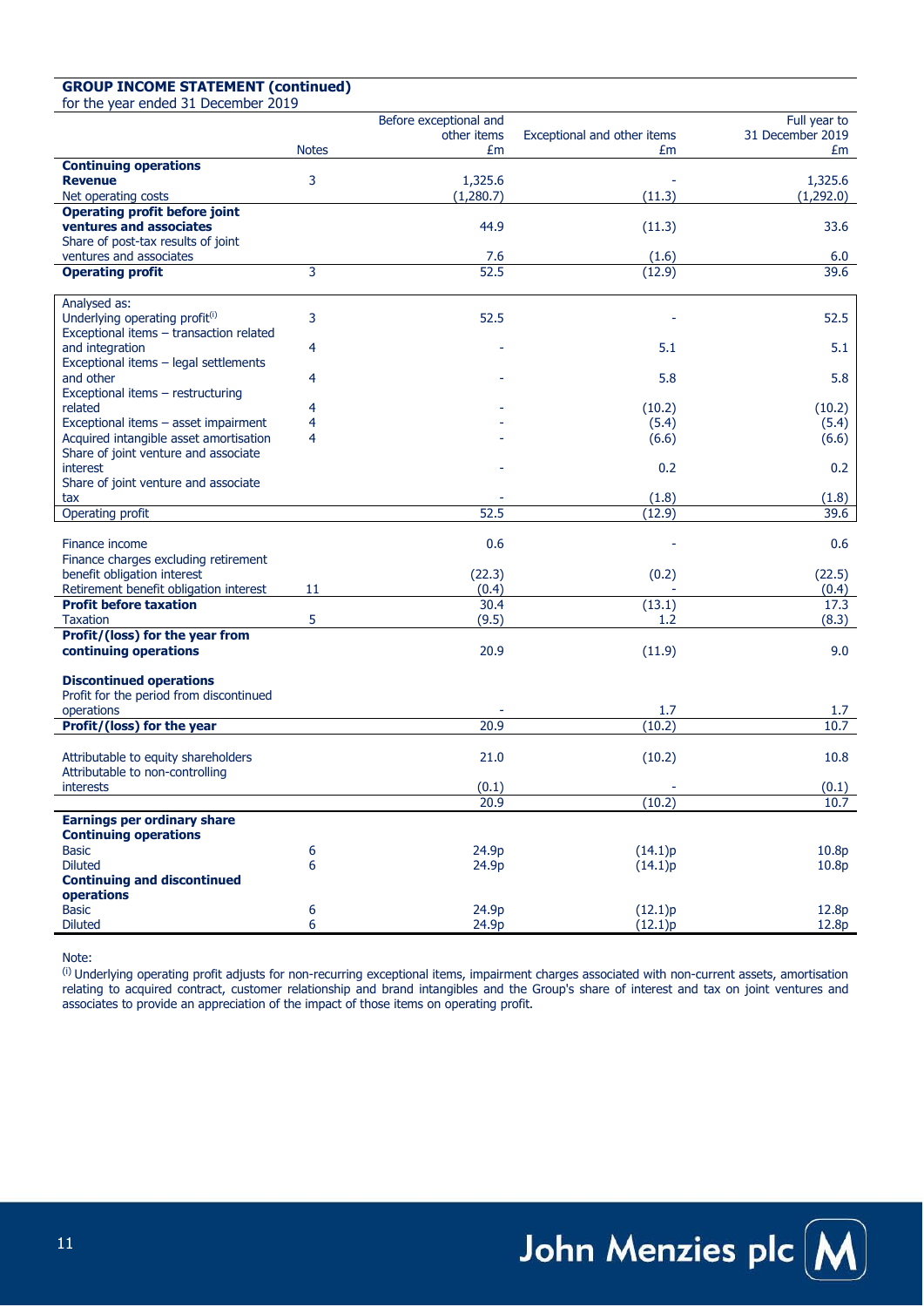#### **GROUP STATEMENT OF COMPREHENSIVE INCOME (unaudited)**

for the half year to 30 June 2020

|                                                                       |             |              |              | Full year to |
|-----------------------------------------------------------------------|-------------|--------------|--------------|--------------|
|                                                                       |             | Half year to | Half year to | 31           |
|                                                                       |             | 30 June      | 30 June      | December     |
|                                                                       |             | 2020         | 2019         | 2019         |
|                                                                       | <b>Note</b> | £m           | £m           | £m           |
| (Loss)/profit for the period                                          |             | (88.8)       | (2.7)        | 10.7         |
| Items that will not be reclassified subsequently to profit or loss    |             |              |              |              |
| Actuarial (loss)/gain on defined benefit retirement obligation        | 11          | (11.3)       | 2.1          | 2.0          |
| Actuarial loss on unfunded retirement benefit obligation              |             |              |              | (0.1)        |
| Income tax effect on defined benefit retirement obligation            |             | 2.1          | (0.3)        | (0.4)        |
| Loss on equity instrument at fair value through other comprehensive   |             |              |              |              |
| income                                                                |             |              |              | (2.0)        |
| Items that may be reclassified subsequently to profit or loss         |             |              |              |              |
| Movement on cash flow hedges                                          |             | (3.1)        | (1.5)        | (1.9)        |
| Income tax effect on cash flow hedges                                 |             | 0.6          | 0.3          | 0.3          |
| Movement on net investment hedges                                     |             | (1.3)        | (0.8)        | 0.7          |
| Income tax effect on net investment hedges                            |             | 0.2          | 0.2          | (0.1)        |
| Exchange gain/(loss) on translation of foreign currency net assets    |             | 5.1          | 1.3          | (8.1)        |
| Income tax effect of exchange movement on foreign currency net assets |             |              | (0.2)        |              |
| Other comprehensive (loss)/income for the period                      |             | (7.7)        | $1.1\,$      | (9.6)        |
| Total comprehensive (loss)/income for the period                      |             | (96.5)       | (1.6)        | 1.1          |
|                                                                       |             |              |              |              |
| Attributable to equity shareholders                                   |             | (96.0)       | (1.7)        | 1.2          |
| Attributable to non-controlling interests                             |             | (0.5)        | 0.1          | (0.1)        |
|                                                                       |             | (96.5)       | (1.6)        | 1.1          |

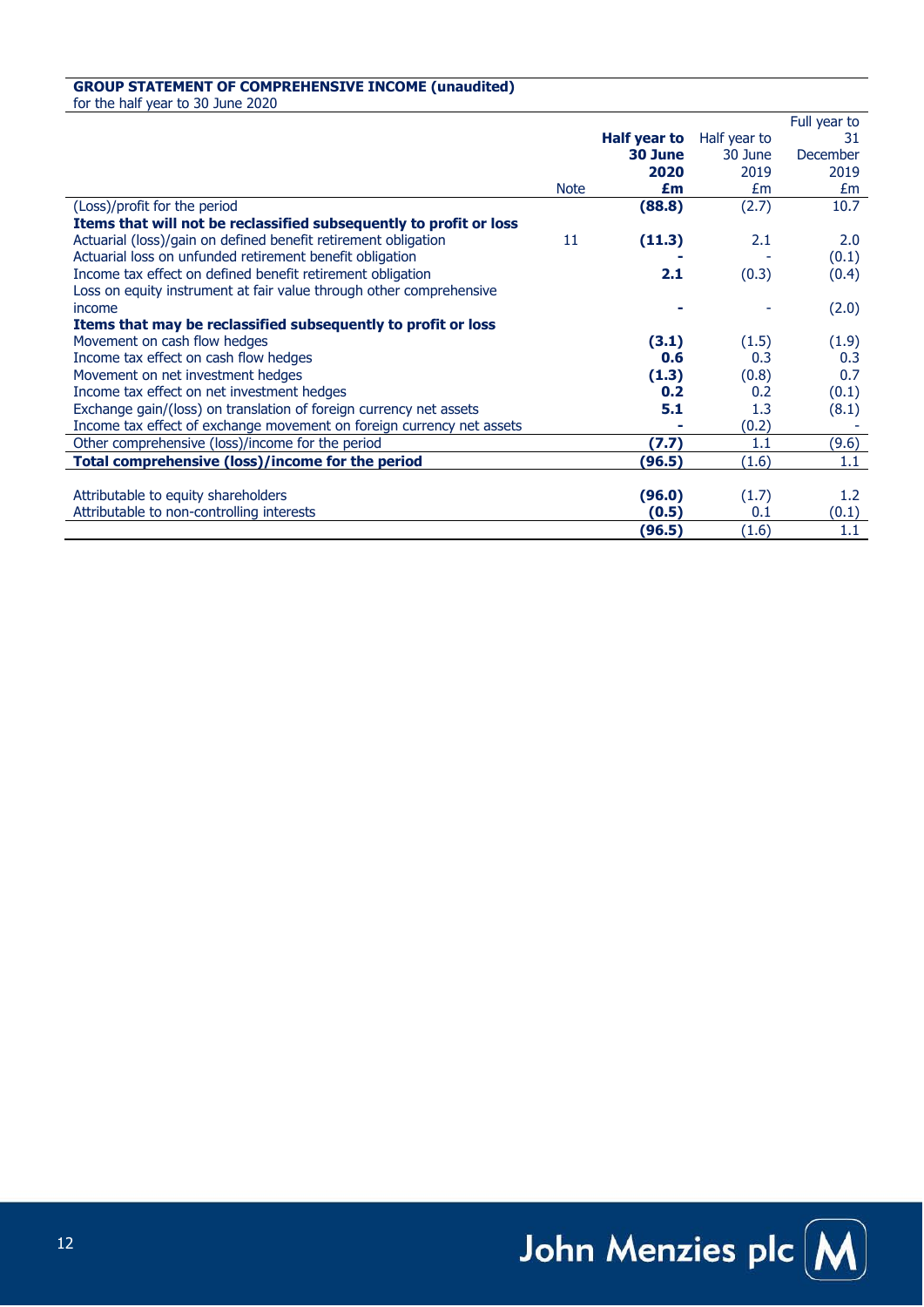### **GROUP BALANCE SHEET (unaudited)**

as at 30 June 2020

|                                              |              |         |         | 31       |
|----------------------------------------------|--------------|---------|---------|----------|
|                                              |              | 30 June | 30 June | December |
|                                              |              | 2020    | 2019    | 2019     |
|                                              | <b>Notes</b> | £m      | £m      | £m       |
| <b>Assets</b>                                |              |         |         |          |
| <b>Non-current assets</b>                    |              |         |         |          |
| Intangible assets                            | 7            | 181.6   | 175.2   | 178.1    |
| Property, plant and equipment                |              | 279.9   | 324.6   | 278.1    |
| Investments in joint ventures and associates |              | 14.7    | 17.2    | 16.2     |
| Other investments                            |              | 0.2     | 5.4     | 0.2      |
| Deferred tax assets                          |              | 16.6    | 22.8    | 23.7     |
|                                              |              | 493.0   | 545.2   | 496.3    |
| <b>Current assets</b>                        |              |         |         |          |
| <b>Inventories</b>                           |              | 5.3     | 6.6     | 5.8      |
| Trade and other receivables                  |              | 163.3   | 266.2   | 242.7    |
| Current income tax receivables               |              | 3.9     |         | 3.9      |
| Derivative financial assets                  | 8            | 0.4     | 0.4     | 0.8      |
| Cash and cash equivalents                    | 10           | 224.2   | 92.5    | 90.5     |
|                                              |              | 397.1   | 365.7   | 343.7    |
| <b>Liabilities</b>                           |              |         |         |          |
| <b>Current liabilities</b>                   |              |         |         |          |
| <b>Borrowings</b>                            | 10           | (87.2)  | (107.9) | (91.6)   |
| Derivative financial liabilities             | 8            | (1.3)   | (0.7)   | (0.2)    |
| Trade and other payables                     | 8            | (248.5) | (208.2) | (187.2)  |
| Current income tax liabilities               |              | (6.8)   | (4.6)   | (12.4)   |
| <b>Provisions</b>                            |              | (57.7)  | (70.1)  | (55.2)   |
|                                              |              | (401.5) | (391.5) | (346.6)  |
| Net current liabilities                      |              | (4.4)   | (25.8)  | (2.9)    |
| Total assets less current liabilities        |              | 488.6   | 519.4   | 493.4    |
| <b>Non-current liabilities</b>               |              |         |         |          |
| <b>Borrowings</b>                            | 10           | (470.0) | (406.1) | (390.8)  |
| Other payables                               |              | (0.5)   | (3.7)   | (0.5)    |
| Derivative financial liabilities             |              | (3.2)   | (0.1)   | (0.2)    |
| Deferred tax liabilities                     |              | (3.2)   | (3.4)   | (3.1)    |
| <b>Provisions</b>                            |              | (6.3)   | (8.5)   | (6.2)    |
| Retirement benefit obligation                | 11           | (13.7)  | (12.1)  | (5.3)    |
|                                              |              | (496.9) | (433.9) | (406.1)  |
| <b>Net (liabilities)/assets</b>              |              | (8.3)   | 85.5    | 87.3     |
| Ordinary shares                              |              | 21.1    | 21.1    | 21.1     |
| Share premium account                        |              | 23.6    | 23.4    | 23.5     |
| Treasury shares                              |              | (1.2)   | (1.2)   | (1.2)    |
| Other reserves                               |              | (15.7)  | (8.8)   | (17.2)   |
| Merger relief reserve                        |              | 67.3    | 67.3    | 67.3     |
| <b>Retained earnings</b>                     |              | (124.4) | (33.9)  | (27.7)   |
| Capital redemption reserve                   |              | 21.6    | 21.6    | 21.6     |
| <b>Total shareholders' equity</b>            |              | (7.7)   | 89.5    | 87.4     |
| Non-controlling interest in equity           |              | (0.6)   | (4.0)   | (0.1)    |
| <b>Equity</b>                                |              | (8.3)   | 85.5    | 87.3     |

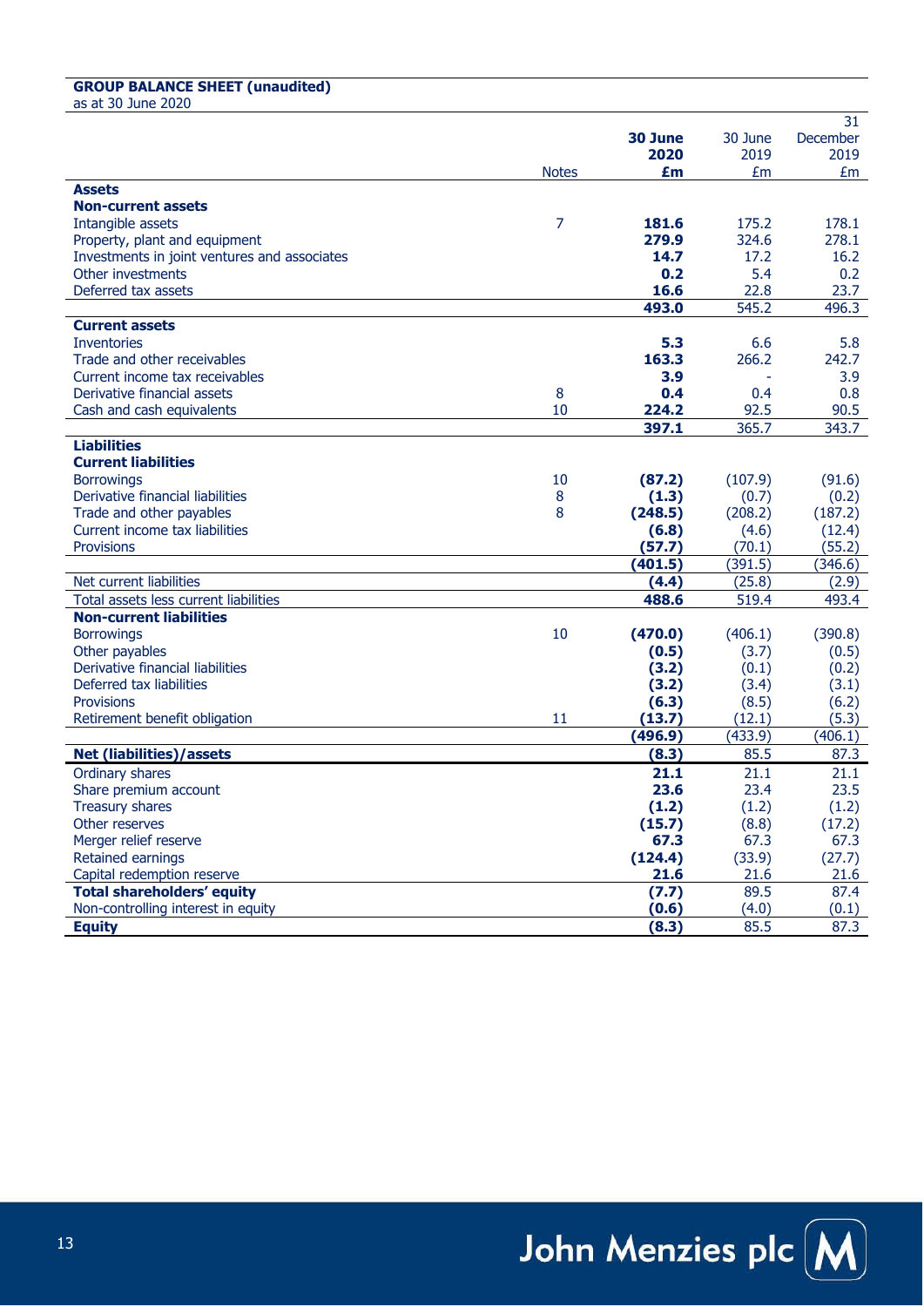## **GROUP STATEMENT OF CHANGES IN EQUITY (unaudited)**

as at 30 June 2020

|                                           | Ordinary<br>shares<br>£m | <b>Share</b><br>premium<br>account<br>£m | <b>Treasury</b><br>shares<br>£m | <b>Translation</b><br>and hedge<br>reserves<br>£m | Merger<br>relief<br>reserve<br>£m | Retained<br>earnings<br>£m | Capital<br>redemption<br>reserve<br>£m | <b>Total</b><br>shareholders'<br>equity<br>£m | Non-<br>controlling<br>equity<br>£m | Equity<br>£m |
|-------------------------------------------|--------------------------|------------------------------------------|---------------------------------|---------------------------------------------------|-----------------------------------|----------------------------|----------------------------------------|-----------------------------------------------|-------------------------------------|--------------|
| Equity at 31 December                     |                          |                                          |                                 |                                                   |                                   |                            |                                        |                                               |                                     |              |
| 2019                                      | 21.1                     | 23.5                                     | (1.2)                           | (17.2)                                            | 67.3                              | (27.7)                     | 21.6                                   | 87.4                                          | (0.1)                               | 87.3         |
| Loss for the period                       |                          |                                          |                                 |                                                   |                                   | (88.3)                     |                                        | (88.3)                                        | (0.5)                               | (88.8)       |
| Other comprehensive                       |                          |                                          |                                 |                                                   |                                   |                            |                                        |                                               |                                     |              |
| income/(loss)                             |                          |                                          |                                 | 1.5                                               | ÷                                 | (9.2)                      |                                        | (7.7)                                         |                                     | (7.7)        |
| <b>Total comprehensive</b>                |                          |                                          |                                 |                                                   |                                   |                            |                                        |                                               |                                     |              |
| income/(loss)                             | ä,                       |                                          |                                 | 1.5                                               |                                   | (97.5)                     |                                        | (96.0)                                        | (0.5)                               | (96.5)       |
| New share capital issued                  | ä,                       | 0.1                                      | L,                              |                                                   |                                   |                            |                                        | 0.1                                           |                                     | 0.1          |
| Share-based payments                      |                          |                                          |                                 |                                                   | ä,                                | 0.8                        |                                        | 0.8                                           |                                     | 0.8          |
| <b>At 30 June 2020</b>                    | 21.1                     | 23.6                                     | (1.2)                           | (15.7)                                            | 67.3                              | (124.4)                    | 21.6                                   | (7.7)                                         | (0.6)                               | (8.3)        |
|                                           |                          |                                          |                                 |                                                   |                                   |                            |                                        |                                               |                                     |              |
| Adjusted equity at 1                      |                          |                                          |                                 |                                                   |                                   |                            |                                        |                                               |                                     |              |
| January 2019                              | 21.1                     | 23.1                                     | (2.6)                           | (8.1)                                             | 67.3                              | (18.8)                     | 21.6                                   | 103.6                                         | (3.9)                               | 99.7         |
| (Loss)/profit for the period              | ä,                       |                                          |                                 |                                                   |                                   | (2.8)                      | L.                                     | (2.8)                                         | 0.1                                 | (2.7)        |
| Other comprehensive                       |                          |                                          |                                 |                                                   |                                   |                            |                                        |                                               |                                     |              |
| (loss)/income                             | ÷                        |                                          | ä,                              | (0.7)                                             | ÷                                 | 1.8                        | $\sim$                                 | 1.1                                           |                                     | 1.1          |
| Total comprehensive                       |                          |                                          |                                 |                                                   |                                   |                            |                                        |                                               |                                     |              |
| (loss)/income                             | ٠                        | ٠                                        | ٠                               | (0.7)                                             | ÷                                 | (1.0)                      | $\sim$                                 | (1.7)                                         | 0.1                                 | (1.6)        |
| New share capital issued                  |                          | 0.3                                      |                                 |                                                   |                                   |                            |                                        | 0.3                                           | L.                                  | 0.3          |
| Share-based payments                      |                          |                                          |                                 |                                                   |                                   | (0.5)                      |                                        | (0.5)                                         |                                     | (0.5)        |
| Dividends approved                        |                          |                                          |                                 |                                                   |                                   | (12.2)                     |                                        | (12.2)                                        | (0.2)                               | (12.4)       |
| Disposal of Company's                     |                          |                                          |                                 |                                                   |                                   |                            |                                        |                                               |                                     |              |
| shares                                    |                          |                                          | 1.4                             |                                                   |                                   | (1.4)                      |                                        |                                               |                                     |              |
| At 30 June 2019                           | 21.1                     | 23.4                                     | (1.2)                           | (8.8)                                             | 67.3                              | (33.9)                     | 21.6                                   | 89.5                                          | (4.0)                               | 85.5         |
|                                           |                          |                                          |                                 |                                                   |                                   |                            |                                        |                                               |                                     |              |
| Adjusted equity at 1                      |                          |                                          |                                 |                                                   |                                   |                            |                                        |                                               |                                     |              |
| January 2019                              | 21.1                     | 23.1                                     | (2.6)                           | (8.1)                                             | 67.3                              | (18.8)                     | 21.6                                   | 103.6                                         | (3.9)                               | 99.7         |
| Profit/(loss) for the year                | L,                       |                                          |                                 |                                                   |                                   | 10.8                       | L,                                     | 10.8                                          | (0.1)                               | 10.7         |
| Other comprehensive loss                  | ÷,                       | $\overline{\phantom{a}}$                 | $\overline{a}$                  | (9.1)                                             | $\overline{\phantom{a}}$          | (0.5)                      | ä,                                     | (9.6)                                         | ä,                                  | (9.6)        |
| Total comprehensive                       |                          |                                          |                                 |                                                   |                                   |                            |                                        |                                               |                                     |              |
| (loss)/income                             |                          |                                          |                                 | (9.1)                                             |                                   | 10.3                       |                                        | 1.2                                           | (0.1)                               | 1.1          |
| New share capital issued                  |                          | 0.4                                      |                                 |                                                   |                                   |                            |                                        | 0.4                                           |                                     | 0.4          |
| Share-based payments                      |                          |                                          |                                 |                                                   |                                   | 0.8                        |                                        | 0.8                                           | L,                                  | 0.8          |
| Income tax effect of share-               |                          |                                          |                                 |                                                   |                                   |                            |                                        |                                               |                                     |              |
| based payments                            |                          |                                          |                                 |                                                   |                                   | (0.3)                      |                                        | (0.3)                                         | ÷                                   | (0.3)        |
| Subsidiaries acquired                     |                          |                                          |                                 |                                                   |                                   |                            |                                        |                                               | 2.2                                 | 2.2          |
| Recapitalisation of                       |                          |                                          |                                 |                                                   |                                   |                            |                                        |                                               | 0.5                                 | 0.5          |
| subsidiary                                |                          |                                          |                                 |                                                   |                                   |                            |                                        |                                               |                                     |              |
| Expiry of acquisition related<br>options  |                          |                                          |                                 |                                                   |                                   |                            |                                        |                                               | 1.6                                 | 1.6          |
|                                           |                          |                                          |                                 |                                                   |                                   | (17.3)                     |                                        | (17.3)                                        | (0.4)                               | (17.7)       |
| Dividends paid<br>Repurchase of Company's |                          |                                          |                                 |                                                   |                                   |                            |                                        |                                               |                                     |              |
| shares                                    |                          |                                          | (1.0)                           |                                                   |                                   |                            |                                        | (1.0)                                         |                                     | (1.0)        |
| Disposal of Company's                     |                          |                                          |                                 |                                                   |                                   |                            |                                        |                                               |                                     |              |
| shares                                    |                          |                                          | 2.4                             |                                                   |                                   | (2.4)                      |                                        |                                               |                                     |              |
| At 31 December 2019                       | 21.1                     | 23.5                                     | (1.2)                           | (17.2)                                            | 67.3                              | (27.7)                     | 21.6                                   | 87.4                                          | (0.1)                               | 87.3         |
|                                           |                          |                                          |                                 |                                                   |                                   |                            |                                        |                                               |                                     |              |

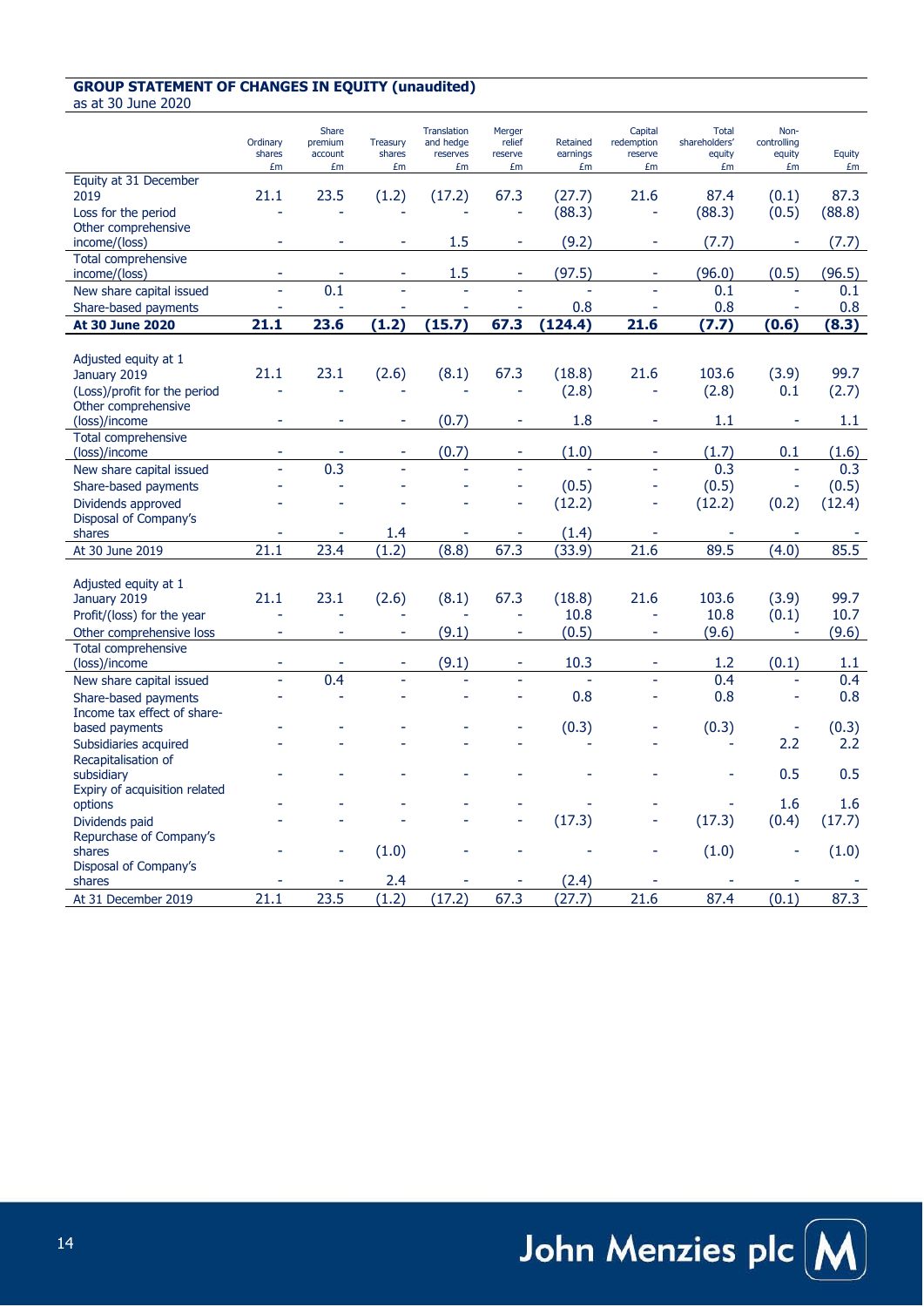#### **GROUP STATEMENT OF CASH FLOWS (unaudited)**

for the half year to 30 June 2020

|                                                      |              |                     |              | Full year to |
|------------------------------------------------------|--------------|---------------------|--------------|--------------|
|                                                      |              | <b>Half year to</b> | Half year to | 31.          |
|                                                      |              | 30 June             | 30 June      | December     |
|                                                      |              | 2020                | 2019         | 2019         |
|                                                      | <b>Notes</b> | £m                  | £m           | £m           |
| <b>Cash flows from operating activities</b>          |              |                     |              |              |
| Cash generated from operations                       | 9            | 119.8               | 45.9         | 104.1        |
| Interest received                                    |              | 0.2                 | 0.3          | 0.6          |
| Interest paid on lease liabilities                   |              | (4.0)               | (3.9)        | (7.6)        |
| Other interest paid                                  |              | (8.3)               | (5.4)        | (13.5)       |
| Tax paid                                             |              | (2.0)               | (6.8)        | (11.8)       |
| Net cash flow from operating activities              |              | 105.7               | 30.1         | 71.8         |
| <b>Cash flows from investing activities</b>          |              |                     |              |              |
| <b>Acquisitions</b>                                  |              |                     | (3.1)        | (7.2)        |
| Cash acquired with subsidiaries                      |              |                     |              | 0.4          |
| Bank overdraft acquired with subsidiary              |              |                     | (0.1)        |              |
| Investment in joint ventures                         |              |                     | (0.3)        | (0.4)        |
| Disposal of joint ventures                           |              |                     | 2.6          | 2.6          |
| Disposal of minority equity investment               |              |                     |              | 3.0          |
| Increased disposal consideration                     |              |                     |              | 1.8          |
| Purchase of property, plant and equipment            |              | (12.3)              | (15.5)       | (29.7)       |
| Intangible asset additions                           |              | (0.8)               | (1.4)        | (5.3)        |
| Proceeds from sale of property, plant and equipment  |              | 2.6                 | 0.6          | 13.5         |
| Dividends received from equity accounted investments |              | 2.6                 | 2.5          | 6.3          |
| Net cash flow used in investing activities           |              | (7.9)               | (14.7)       | (15.0)       |
| <b>Cash flows from financing activities</b>          |              |                     |              |              |
| Proceeds from issue of ordinary share capital        |              | 0.1                 | 0.3          | 0.4          |
| Purchase of Company's shares                         |              |                     |              | (1.0)        |
| Proceeds from borrowings                             |              | 55.5                | 28.8         | 50.0         |
| Repayment of borrowings excluding leases             |              |                     | (10.9)       | (10.9)       |
| Principal element of lease repayments                |              | (31.1)              | (28.1)       | (57.1)       |
| Dividends paid to non-controlling interests          |              |                     | (0.2)        | (0.4)        |
| Dividends paid to ordinary shareholders              |              |                     |              | (17.3)       |
| Net cash flow from/(used in) financing activities    |              | 24.5                | (10.1)       | (36.3)       |
| Increase in net cash and cash equivalents            |              | 122.3               | 5.3          | 20.5         |
| Effects of exchange rate movements                   |              | 6.9                 | 0.8          | (3.1)        |
| Opening net cash and cash equivalents <sup>(i)</sup> |              | 71.9                | 54.5         | 54.5         |
| Closing net cash and cash equivalents(i)             | 10           | 201.1               | 60.6         | 71.9         |

Note:

 $^{(i)}$  Net cash and cash equivalents comprise cash at bank and in hand and bank overdrafts.

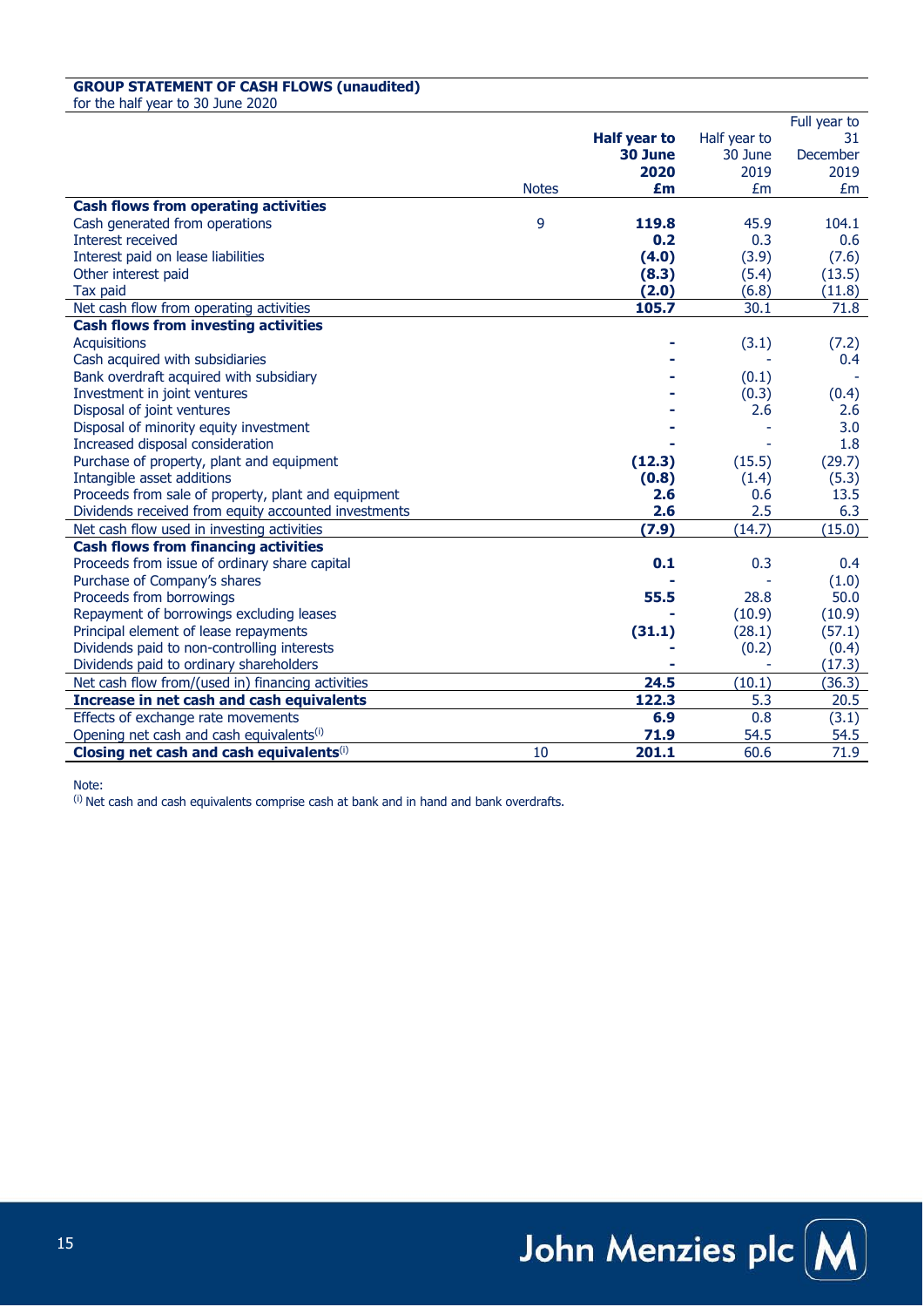## Notes to the Interim Accounts

#### **1. Introduction**

These interim condensed financial statements are prepared in a consolidated format. They relate to the half year to 30 June 2020 and are unaudited. They were approved by the Board on 28 September 2020. These interim condensed financial results do not comprise statutory accounts within the meaning of Section 435 of the Companies Act 2006. Statutory accounts for the year to 31 December 2019, prepared in accordance with IFRS, have been filed with the Registrar of Companies. The report of the Auditors included in that 2019 Annual Report was unqualified and did not contain a statement under either Section 498(2) or Section 498(3) of the Companies Act 2006.

#### **Seasonality of operations**

Prior to the disruption caused by the Covid-19 pandemic, the Group's trading has been subject to the seasonal airline industry where our customers' flight volumes are higher during the summer in the northern hemisphere. Accordingly, the Group has traditionally reported higher revenue and profitability in the second half of the financial year. In the first half of the year, flight schedules were severely disrupted by the Covid-19 pandemic and this impact will continue in the second half of the financial year.

#### **2. Basis of preparation**

These interim condensed financial statements have been prepared in accordance with IAS 34 Interim Financial Reporting, as adopted by the European Union, the Disclosure Guidance and Transparency Rules of the Financial Conduct Authority and the basis of the accounting policies set out in the 2019 Annual Report, except for the adoption of new standards and interpretations effective from 1 January 2020 as noted below.

#### **Going concern**

These interim condensed financial statements have been prepared on a going concern basis as the Directors, having considered the available relevant information, have a reasonable expectation that the Group has adequate resources to continue in operational existence for the foreseeable future.

The Covid-19 pandemic has had a significant impact on the business of the Group, specifically in relation to revenues generated from passenger aircraft volume, ground handling and into-plane fuelling. Significant actions that have been taken in response, including cost saving measures, the application for and the receipt of significant government support in several countries, tight cash management and the successfully agreed revised covenant structure with the Group's bank finance providers. The Group is therefore well placed to manage through the ongoing market uncertainty over the medium term.

The balance that the Group has within its business model has also given some protection against the level of decline in passenger related volumes experienced as a result of Covid-19. This balance includes exposure to less impacted markets including cargo handling, cargo forwarding and fuel farm management, a greater proportion of ground handling and into-plane revenues being generated from less impacted domestic travel rather than international travel, and the geographical spread as a result of operating in over 30 countries.

#### Going concern assessment

The Board has assessed going concern based upon forecast performance compared with the Group's revised banking covenants. These revised covenants have two key elements; a minimum EBITDA covenant taking into account expected government support and a minimum liquidity covenant of £45m. In order to assess compliance with the covenants, various forecast scenarios have been prepared. In preparing these scenarios, the key area of forecasting uncertainty relates to the extent and speed of the recovery in domestic and international passenger flights, which impacts the number of aircraft turnarounds we perform in ground handling and into-plane fuelling and the resultant revenues in these lines of business.

The two scenarios modelled that have informed the Board's assessment of going concern over the period to 31 December 2021 are referred to as the base case and the severe but plausible downside scenario. The base case reflects a reasonable expectation of how the business expects to recover to higher passenger traffic and therefore ground handling and into-plane fuelling revenues, although still at levels significantly below pre Covid-19. The severe but plausible downside scenario reflects a further reduction in the rate of the recovery, reflecting the risk

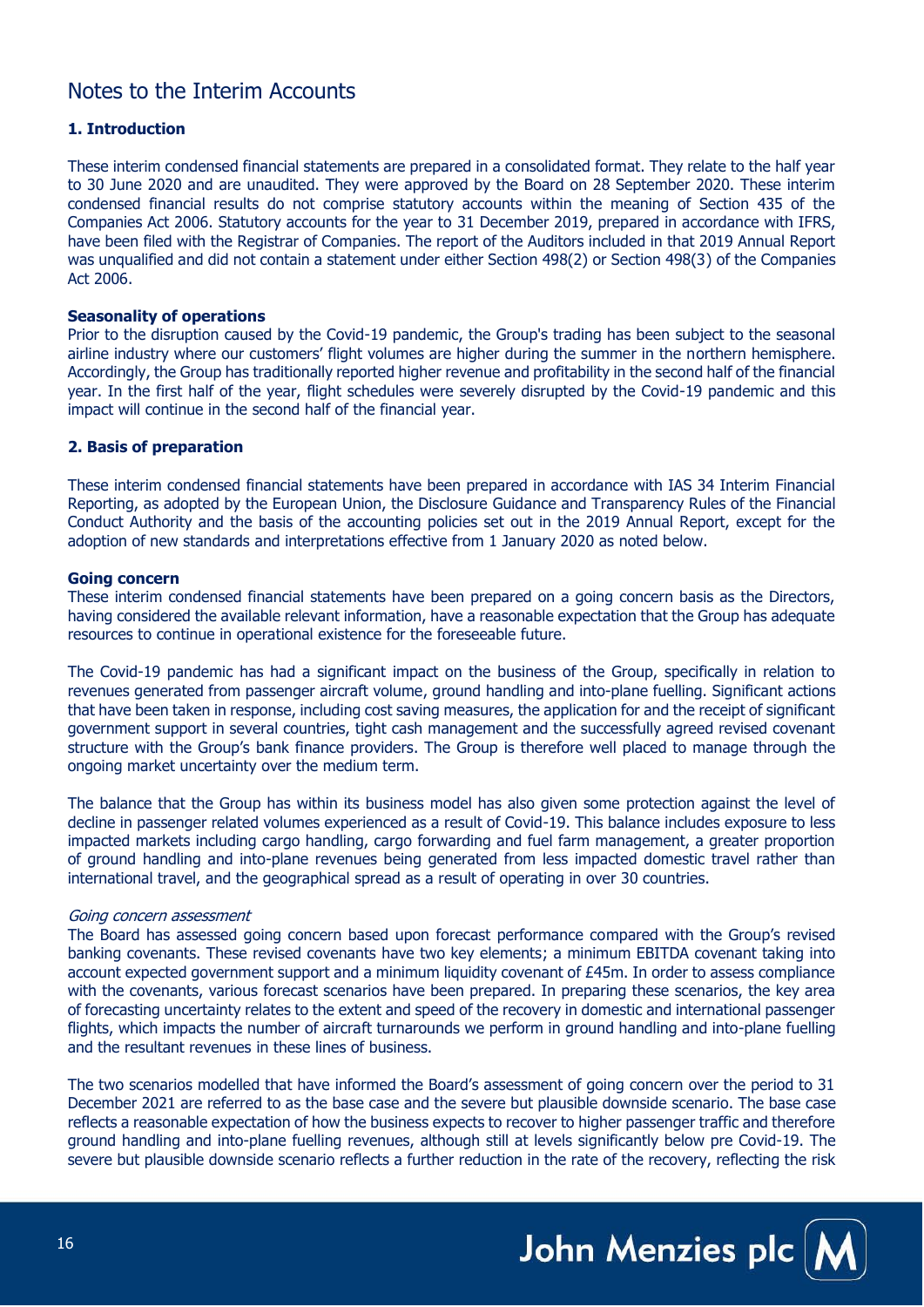that further waves of Covid-19 could affect the Group's markets, leading to passenger flight volumes being restricted for an extended period. This scenario is not considered likely.

The relevant ground handling and into-plane fuelling forecast revenues under the two scenarios, as a percentage of the average pre Covid-19 levels, in the final quarter of 2020 and for the full year 2021 are as follows:

|                                   |           | Severe but<br>plausible |
|-----------------------------------|-----------|-------------------------|
|                                   | Base case | downside scenario       |
| Quarter ending 31 December 2020   | 49%       | 43%                     |
| Full year ending 31 December 2021 | 63%       | 58%                     |

These assumptions reflect an internal view on the likely rate of recovery and information from some of our largest airline customers. The percentages have then been benchmarked against various recovery scenarios prepared by external third parties including the European Organisation for the Safety of Air Navigation, the International Civil Aviation Organization and the International Air Transport Association. The revenue assumptions in the base case and the severe but plausible downside scenario outlined above are either below or at the lower end of the comparable ranges prepared by the external third parties.

Under the base case scenario, the Group is forecast to have reasonable headroom against its two banking covenants through the period to 31 December 2021. Under the severe but plausible downside scenario, the Group is also forecast to retain headroom provided certain management actions, largely related to cost mitigation, are implemented. These actions are within the control of management and therefore the Board is confident they can be implemented in the unlikely circumstance that such a scenario arises.

Taking the above into account, the Board has a reasonable expectation that the Group has sufficient resources to continue into operational existence for the foreseeable future, that is for a period of at least twelve months from the date of approval of these financial statements. As a result, the Board continues to adopt the going concern basis of accounting in preparing these interim financial statements.

However, forecasting the impact of Covid-19 on flight volumes remains highly uncertain given the continued development of the virus across the world. If the recovery in passenger flight volumes were to be significantly delayed beyond those assumed in the severe but plausible downside scenario, the Group could face a material uncertainty of meeting the minimum EBITDA covenants in 2021. The Group has a good working relationship with its banking syndicate, and should these circumstances arise, the Board would seek to negotiate a second restructuring of covenants to ensure continuity of lender support, together with considering further cost reductions.

#### **New accounting standards and amendments**

Five new accounting amendments are applicable for the first time in 2020. However, they have no material impact on the annual consolidated financial statements or the interim condensed financial statements of the Group. These new standards are:

Amendment to IFRS 16 Leases – Covid-19 Related Rent Concessions<sup>(i)</sup> - effective 1 June 2020 Amendments to IFRS 3 Business Combinations - effective date 1 January 2020 Amendments to IFRS 9, IAS 39 and IFRS 17 – Rate Benchmark Reform - effective 1 January 2020 Amendments to IAS 1 and IAS 8 – Definition of Material - effective date 1 January 2020 Amendments to References to the Conceptual Framework in IFRS Standards – effective date 1 January 2020

#### Note:

(i) Amendment to IFRS 16 is not yet adopted for use in the European Union.

Standards and amendments to standards that have been issued that are applicable for the Group but are not effective for 2020 and have not been early adopted are:

IFRS 17 Insurance Contracts, including Amendments to IFRS  $17^{(i)}$  - effective date 1 January 2023 Amendments to IAS 1 Presentation of Financial Statements: Classification of Liabilities as Current or Non-current<sup>(i)</sup> - effective date 1 January 2022

Amendments to IFRS 3 Business Combinations; IAS 16 Property, Plant and Equipment; IAS 37 Provisions, Contingent Liabilities and Contingent Assets; Annual Improvements 2018-2020(i) - effective date 1 January 2022

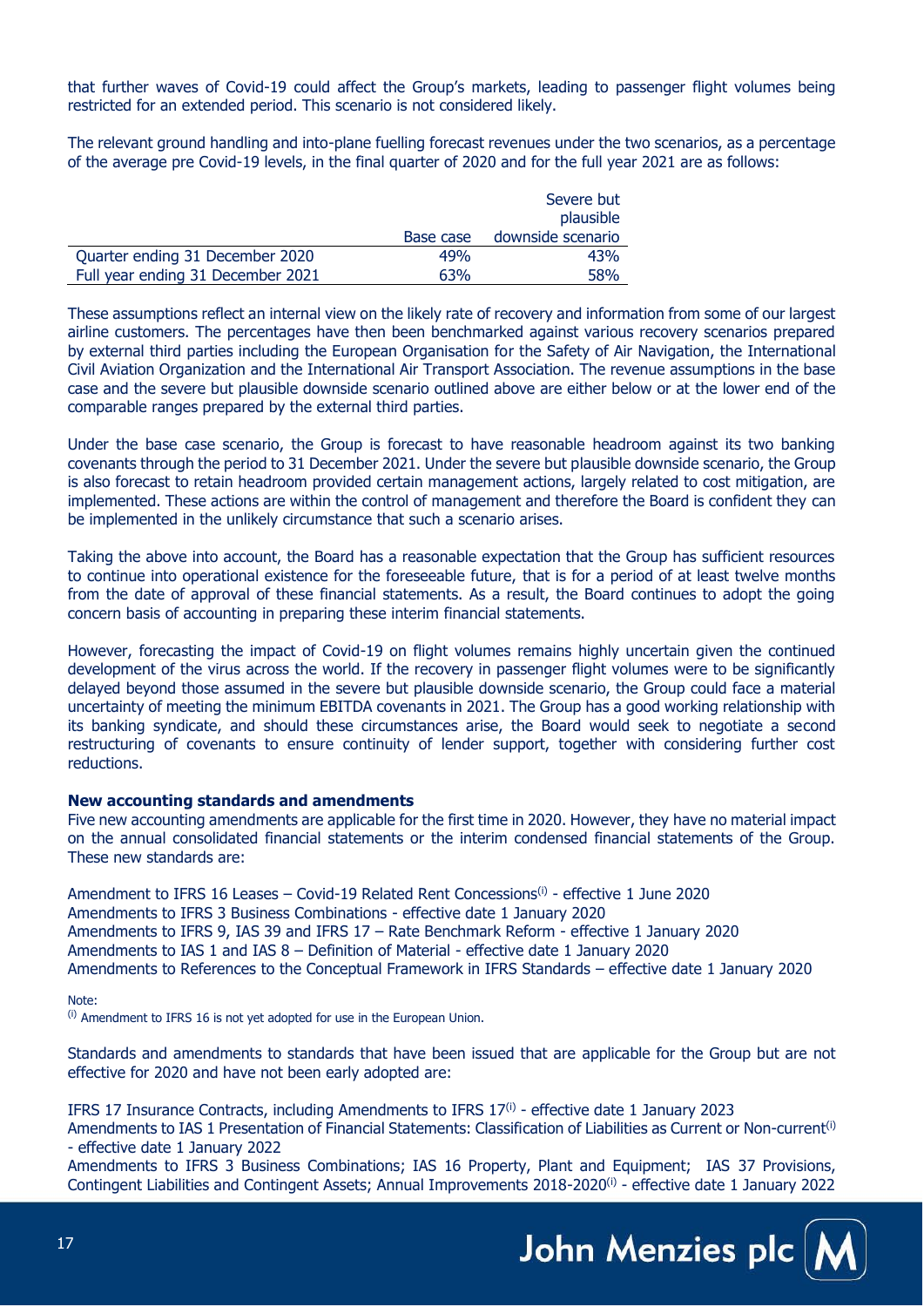#### Amendments to IFRS 4 Insurance Contracts – deferral of IFRS  $9^{(i)}$  - effective date 1 January 2021

#### Note:

<sup>(i)</sup> IFRS 17 and other amendments and improvements set out above are not yet adopted for use in the European Union.

#### **Non-GAAP measures**

The Group's reported results are prepared in accordance with IFRS as adopted by the European Union and applied in accordance with the provisions of the Companies Act 2006. In measuring the Group's performance, the financial measures that are used include those that have been derived from the reported results in order to eliminate factors that distort period-on-period comparisons. These are considered non-GAAP financial measures. This information, along with comparable GAAP measurements, is useful to investors in providing a basis for measuring our operational performance. Management uses these financial measures, along with the most directly comparable GAAP financial measures, in evaluating performance and value creation. Non-GAAP measures should not be considered in isolation from, or as a substitute for, financial information in compliance with GAAP. Non-GAAP financial measures as reported by the Group may not be comparable with similarly titled amounts reported by other companies.

#### Contract, customer relationship and brand amortisation

Contract, customer relationship and brand amortisation relates to intangible assets recognised on historic acquisitions and therefore since it is transaction related it is presented separately in order to provide stakeholders and Management with an appreciation of underlying business performance.

#### Share of earnings from joint ventures and associates

As disclosed in the Income Statement, the Group's share of post-tax profit relating to joint ventures and associates is included within operating profit given the similarity of those operations to other wholly owned businesses.

#### **Underlying operating profit**

As disclosed on the face of the Income Statement, underlying operating profit/(loss) adjusts for non-recurring exceptional items, impairment charges associated with non-current assets, contract, customer relationship and brand amortisation and the Group's share of joint ventures and associates interest and tax to provide an appreciation of the impact of those items on operating profit.

Underlying operating profit/(loss) and the reconciliation to operating profit/(loss) are set out on the face of the Income Statement.

#### **Underlying profit before taxation**

As disclosed on the face of the Income Statement, underlying profit/(loss) before taxation is defined as underlying operating profit/(loss), less net finance charges and before exceptional and other items.

#### **Underlying earnings per share**

As disclosed on the face of the Income Statement, underlying earnings per share is defined as profit/(loss) after taxation and non-controlling interest before intangible amortisation and impairment and exceptional items, divided by the weighted average number of ordinary shares in issue. The calculation of underlying earnings per share is set out in Note 6.

#### **Free cash flow**

Free cash flow is defined as the cash generated after net capital expenditure, interest and taxation, before special pension contributions, acquisitions, disposals, exceptional items, cash raised, ordinary dividends and net spend on shares.

|                                                      |                     |              | Full year to    |
|------------------------------------------------------|---------------------|--------------|-----------------|
|                                                      | <b>Half year to</b> | Half year to | 31              |
|                                                      | 30 June             | 30 June      | <b>December</b> |
|                                                      | 2020                | 2019         | 2019            |
|                                                      | £m                  | £m           | £m              |
| Cash generated from operations                       | 119.8               | 45.9         | 104.1           |
| Adjusted for:                                        |                     |              |                 |
| Net interest paid                                    | (12.1)              | (9.0)        | (20.5)          |
| Exceptional interest paid                            | 2.8                 |              |                 |
| Tax paid                                             | (2.0)               | (6.8)        | (11.8)          |
| Dividends received from equity accounted investments | 2.6                 | 2.5          | 6.3             |

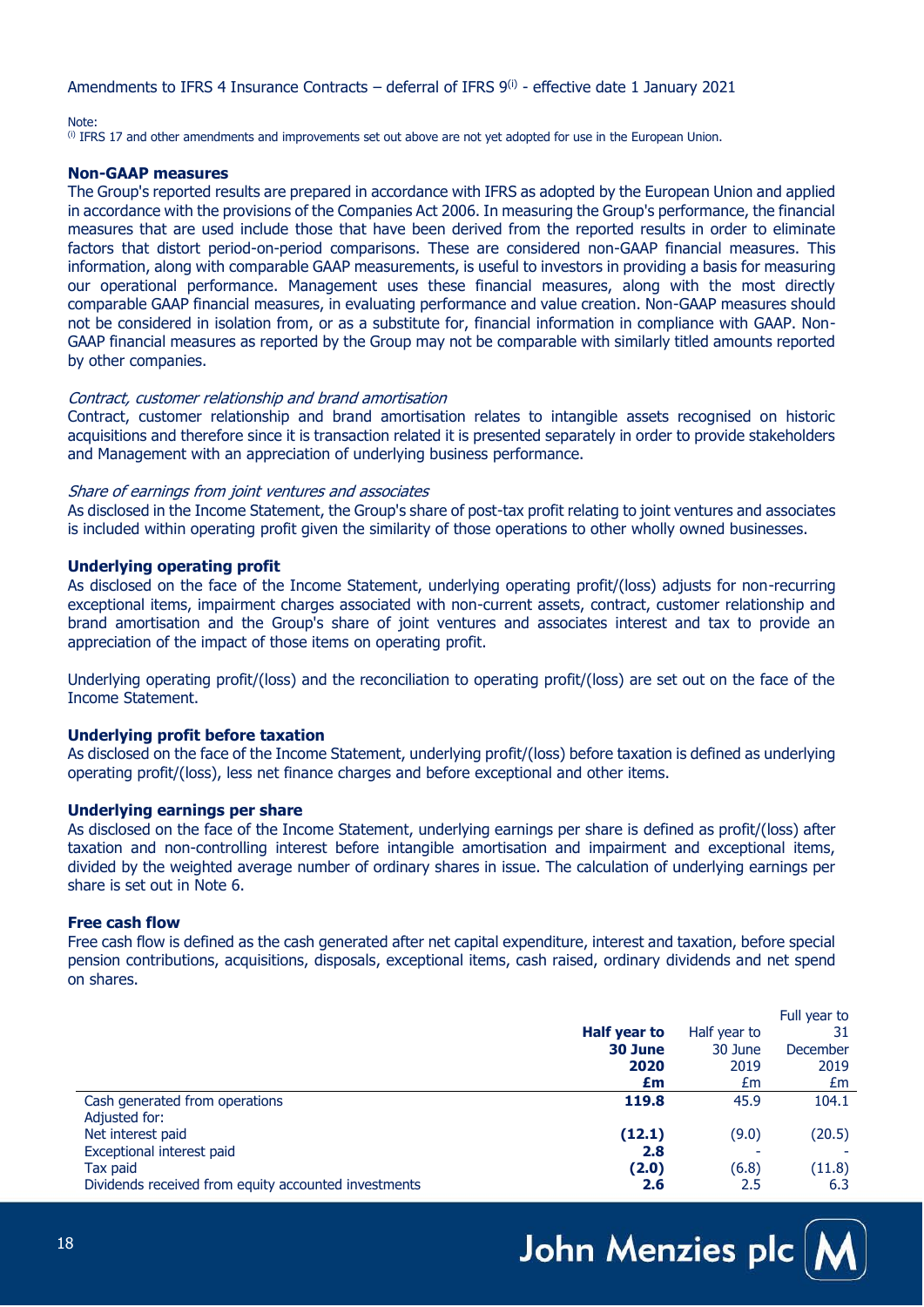| Purchase of property, plant and equipment             | (12.3) | (15.5) | (29.7) |
|-------------------------------------------------------|--------|--------|--------|
| Intangible asset additions                            | (0.8)  | (1.4)  | (5.3)  |
| Proceeds from sale of property, plant and equipment   | 2.6    | 0.6    | 13.5   |
| Additional retirement benefit obligation contribution | 3.7    | 4.6    | 12.1   |
| Exceptional cash spend                                | 5.2    | 5.9    | 12.4   |
| Free cash flow                                        | 109.5  | 26.8   | 81.1   |

#### **Underlying operating cash flow**

Underlying operating cash flow is free cash flow before net capital expenditure, net interest paid and taxation.

|                                                     |              |              | Full year to |
|-----------------------------------------------------|--------------|--------------|--------------|
|                                                     | Half year to | Half year to | 31           |
|                                                     | 30 June      | 30 June      | December     |
|                                                     | 2020         | 2019         | 2019         |
|                                                     | £m           | £m           | £m           |
| Free cash flow as set out above                     | 109.5        | 26.8         | 81.1         |
| Adjusted for:                                       |              |              |              |
| Purchase of property, plant and equipment           | 12.3         | 15.5         | 29.7         |
| Intangible asset additions                          | 0.8          | 1.4          | 5.3          |
| Proceeds from sale of property, plant and equipment | (2.6)        | (0.6)        | (13.5)       |
| Net interest paid excluding exceptional interest    | 9.3          | 9.0          | 20.5         |
| Tax paid                                            | 2.0          | 6.8          | 11.8         |
| Underlying operating cash flow                      | 131.3        | 58.9         | 134.9        |

#### **3. Segment information**

The Group provides ground handling and cargo services as well as into-plane fuelling and fuel farm management services across the world. Cargo forwarding services are separately disclosed as they are distinct from the other types of aviation related services provided around the world.

The Board assesses the performance of the operating segments based on a measure of adjusted segment result before exceptional items, intangible amortisation and share of interest and tax on joint ventures and associates. Transfer prices between segments are set on an arm's length basis.

#### **Business segments**

Segmental revenue and the reconciliation of segmental underlying operating profit/(loss) to profit/(loss) before tax for the period is set out below.

|                                                   |              | <b>Americas</b> | <b>EMEA</b> | <b>Rest of</b><br>World | Cargo<br><b>Forwarding</b> | <b>Group</b> |
|---------------------------------------------------|--------------|-----------------|-------------|-------------------------|----------------------------|--------------|
|                                                   | <b>Notes</b> | £m              | £m          | £m                      | £m                         | £m           |
| <b>Continuing operations</b>                      |              |                 |             |                         |                            |              |
| Half year to 30 June 2020                         |              |                 |             |                         |                            |              |
| Revenue                                           |              | 160.5           | 148.8       | 50.1                    | 72.1                       | 431.5        |
| Underlying operating (loss)/profit <sup>(i)</sup> |              | (8.7)           | (34.6)      | 2.4                     | 1.9                        | (39.0)       |
| Exceptional transaction related items             | 4            |                 |             |                         |                            | (1.3)        |
| Exceptional restructuring items                   | 4            |                 |             |                         |                            | (11.0)       |
| <b>Exceptional asset impairments</b>              | 4            |                 |             |                         |                            | (15.3)       |
| Acquired intangible asset amortisation            | 4            |                 |             |                         |                            | (3.4)        |
| Share of interest on joint ventures and           |              |                 |             |                         |                            | 0.1          |
| associates                                        |              |                 |             |                         |                            |              |
| Share of tax on joint ventures and                |              |                 |             |                         |                            | (0.4)        |
| associates                                        |              |                 |             |                         |                            |              |
| Operating loss                                    |              |                 |             |                         |                            | (70.3)       |
|                                                   |              |                 |             |                         |                            |              |
| Net finance expense                               |              |                 |             |                         |                            | (9.8)        |
| Loss before taxation                              |              |                 |             |                         |                            | (80.1)       |

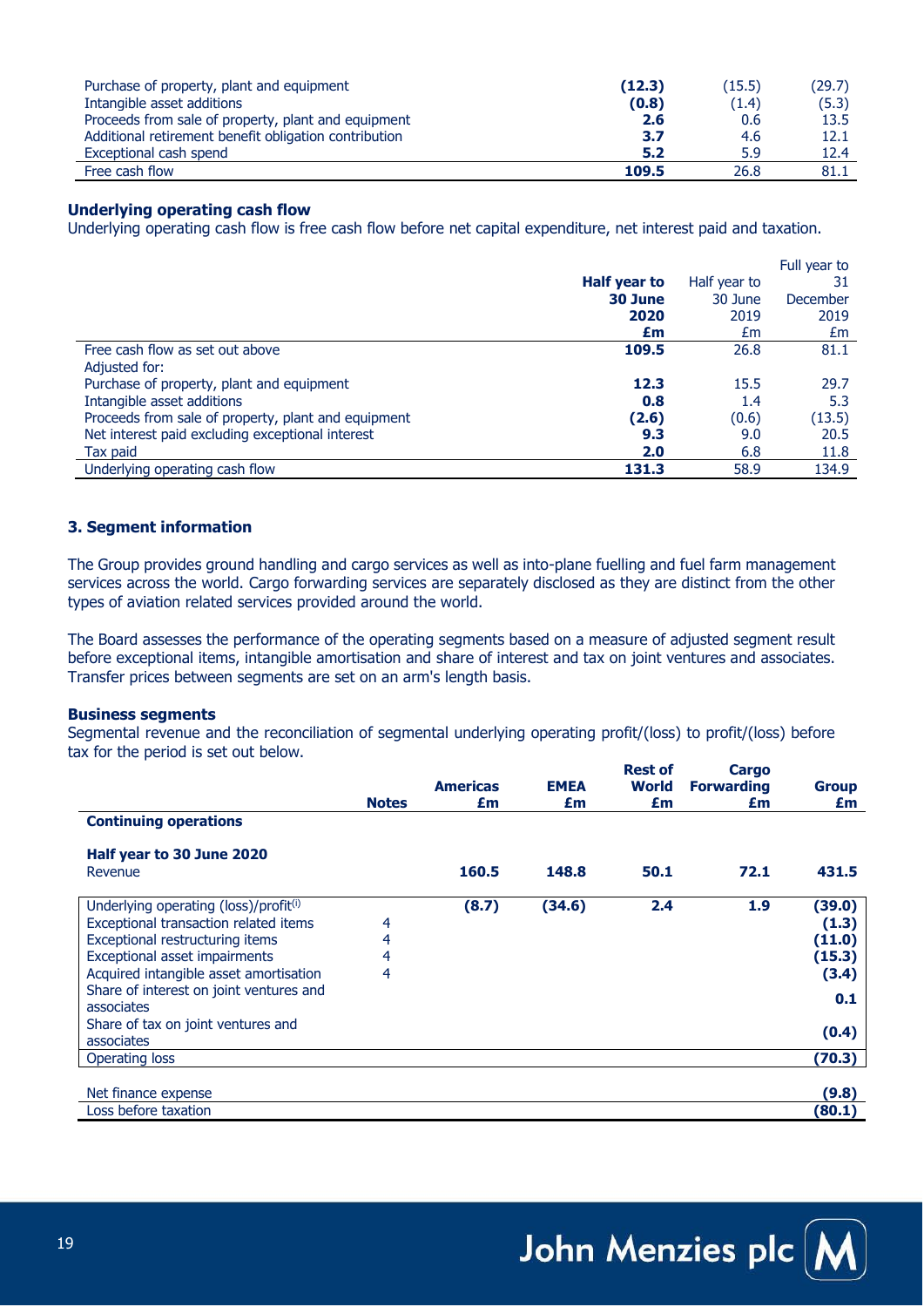|                                            |              |          |             | Rest of | Cargo      |       |
|--------------------------------------------|--------------|----------|-------------|---------|------------|-------|
|                                            |              | Americas | <b>EMEA</b> | World   | Forwarding | Group |
| Half year to 30 June 2019                  | <b>Notes</b> | £m       | £m          | £m      | £m         | £m    |
| Revenue                                    |              | 230.4    | 268.6       | 80.0    | 70.9       | 649.9 |
|                                            |              |          |             |         |            |       |
| Underlying operating profit <sup>(i)</sup> |              | 10.6     | 1.0         | 4.5     | 1.8        | 17.9  |
| Exceptional transaction related items      | 4            |          |             |         |            | (5.6) |
| Exceptional restructuring items            | 4            |          |             |         |            | (2.9) |
| Acquired intangible asset amortisation     | 4            |          |             |         |            | (3.2) |
| Share of interest on joint ventures and    |              |          |             |         |            | 0.1   |
| associates                                 |              |          |             |         |            |       |
| Share of tax on joint ventures and         |              |          |             |         |            | (0.9) |
| associates                                 |              |          |             |         |            |       |
| Operating profit                           |              |          |             |         |            | 5.4   |
|                                            |              |          |             |         |            |       |
| Net finance expense                        |              |          |             |         |            | (9.8) |
| Loss before taxation                       |              |          |             |         |            | (4.4) |

| Full year to 31 December 2019                                                             | <b>Notes</b> | Americas<br>£m | <b>EMEA</b><br>£m | Rest of<br>World<br>£m | Cargo<br>Forwarding<br>£m | Group<br>£m    |
|-------------------------------------------------------------------------------------------|--------------|----------------|-------------------|------------------------|---------------------------|----------------|
| Revenue                                                                                   |              | 464.3          | 552.5             | 161.3                  | 147.5                     | 1,325.6        |
| Underlying operating profit <sup>(i)</sup> ,(ii)<br>Exceptional transaction related and   |              | 20.9           | 13.4              | 12.2                   | 6.0                       | 52.5<br>5.1    |
| integration<br>Exceptional legal settlements and other<br>Exceptional restructuring items | 4<br>4       |                |                   |                        |                           | 5.8<br>(10.2)  |
| Exceptional asset impairments<br>Acquired intangible asset amortisation                   | 4<br>4       |                |                   |                        |                           | (5.4)<br>(6.6) |
| Share of interest on joint ventures and<br>associates                                     |              |                |                   |                        |                           | 0.2            |
| Share of tax on joint ventures and<br>associates                                          |              |                |                   |                        |                           | (1.8)          |
| Operating profit                                                                          |              |                |                   |                        |                           | 39.6           |
| Net finance expense                                                                       |              |                |                   |                        |                           | (22.3)         |
| Profit before taxation                                                                    |              |                |                   |                        |                           | 17.3           |

Notes:

(i) Underlying operating profit/(loss) is defined as operating profit/(loss) excluding intangible amortisation as shown in Note 4 and exceptional items but including the pre-tax share of results from joint ventures and associates.

(ii) Included within underlying operating profits/(losses) are the Group's share of profits/(losses) of joint ventures and associates in EMEA £0.9m and Rest of World £(0.1)m (half year to 30 June 2019: EMEA £1.6m and Rest of World £2.2m; full year to 31 December 2019: EMEA £2.9m and Rest of World £4.7m).

#### **Revenue by country**

|                          |              |              | Full year to |
|--------------------------|--------------|--------------|--------------|
|                          | Half year to | Half year to |              |
|                          | 30 June      | 30 June      | December     |
|                          | 2020         | 2019         | 2019         |
|                          | £m           | £m           | £m           |
| United States of America | 139.7        | 184.1        | 372.1        |
| <b>United Kingdom</b>    | 88.5         | 138.6        | 287.6        |
| Australia                | 51.8         | 79.3         | 161.2        |
| <b>Others</b>            | 151.5        | 247.9        | 504.7        |
|                          | 431.5        | 649.9        | 1,325.6      |

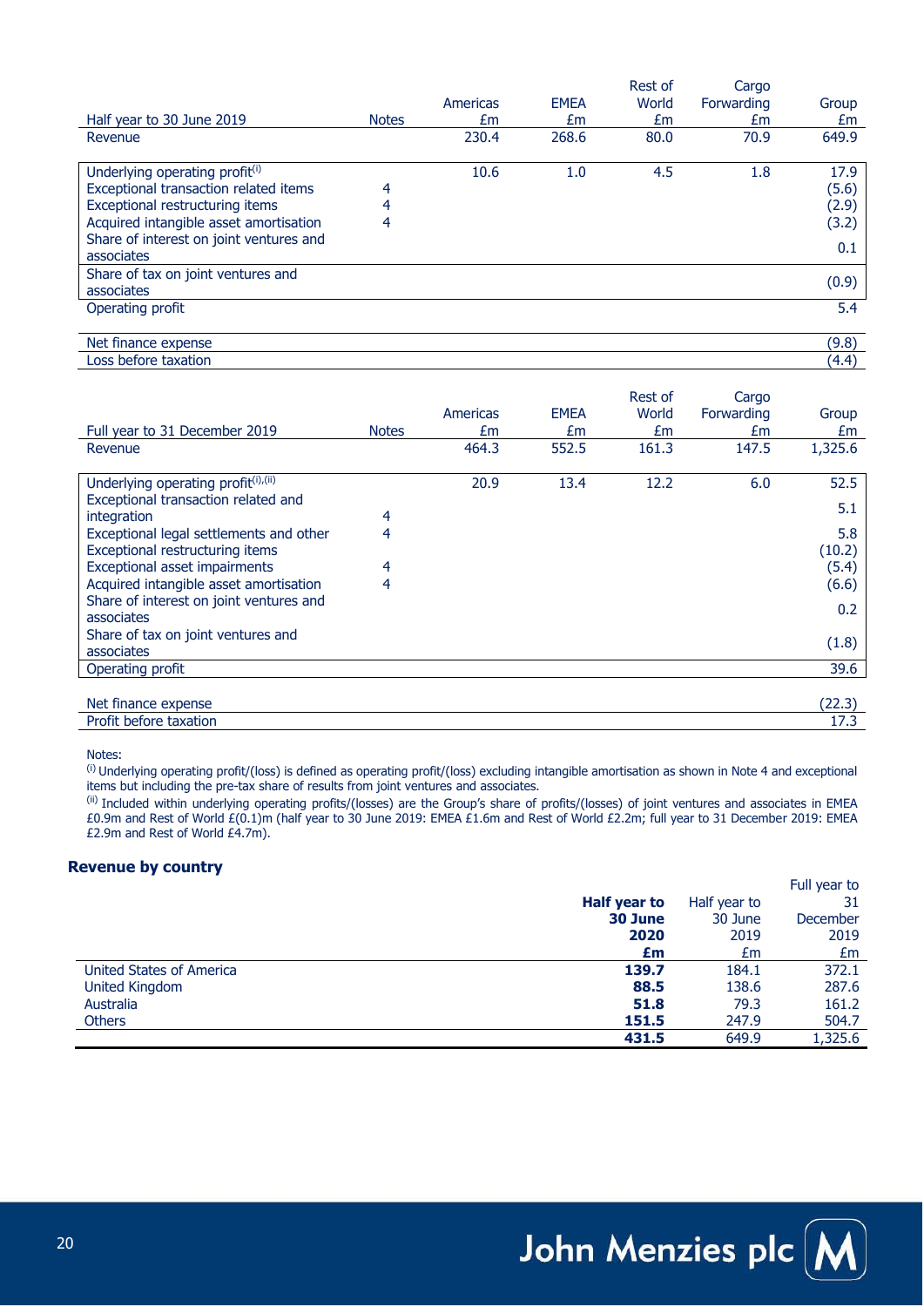#### **Revenue by performance obligation**

| .<br>-                       |              |              | Full year to    |
|------------------------------|--------------|--------------|-----------------|
|                              | Half year to | Half year to | 31              |
|                              | 30 June      | 30 June      | <b>December</b> |
|                              | 2020         | 2019         | 2019            |
|                              | £m           | £m           | £m              |
| At the point of service      | 418.9        | 636.9        | 1,298.2         |
| Franchise and consortia fees | 12.6         | 13.0         | 27.4            |
|                              | 431.5        | 649.9        | 1,325.6         |

Revenue is earned at the point of service in each segment of the business. Franchise and consortia fees are earned in Americas and EMEA.

The business provides customers with a comprehensive handling service whilst aircraft are on the ground, encompassing a variety of critical support services including baggage handling, cleaning, fuelling, de-icing and towing. The level of service required can vary according to conditions therefore judgement is exercised in determining the distinct performance obligations under the contract. Performance obligations under ground handling and cargo handling contracts constitute a package of services provided together within a single aircraft turnaround. The interrelated activities are considered to be integrated in providing a single turnaround to customers. Revenue on these contracts is recognised according to the actual work carried out, typically governed by a schedule of agreed rates, at the time the service is provided.

The cargo forwarding business contracts with customers to fulfil the single performance obligation to facilitate the transportation of goods from one location to another. The business directs the performance of this obligation, selecting carriers to use. Revenue is recognised at the point of delivery as this is the point at which the revenue is significantly assured.

Franchise and consortia fees represent revenue earned from periodic management fees for fuel farms and franchising arrangements, which are recognised in accordance with contractual rates.

#### **4. Exceptional and other items**

#### **Exceptional items included in operations operating (loss)/profit**

|                                                          |              |              | Full year to |
|----------------------------------------------------------|--------------|--------------|--------------|
|                                                          | Half year to | Half year to | 31           |
|                                                          | 30 June      | 30 June      | December     |
|                                                          | 2020         | 2019         | 2019         |
| <b>Continuing operations</b>                             | £m           | £m           | £m           |
| Acquisition and transaction related costs <sup>(i)</sup> | (1.3)        | (2.7)        | (3.9)        |
| Acquisition integration costs <sup>(ii)</sup>            |              | (1.0)        | (3.3)        |
| Acquisition claims settlement <sup>(iii)</sup>           | ٠            | (1.9)        | 12.3         |
| Other legal settlements <sup>(iv)</sup>                  |              |              | 5.8          |
| Restructuring costs <sup>(v)</sup>                       | (11.0)       | (2.9)        | (10.2)       |
| Asset impairments <sup>(vi)</sup>                        | (15.3)       |              | (5.4)        |
|                                                          | (27.6)       | (8.5)        | (4.7)        |

Notes:

 $^{(i)}$  Acquisition and transaction related costs comprise £1.2m of new business set up costs and £0.1m of other related costs. In the prior year, acquisition and transaction related costs comprised £2.9m of costs in relation to aborted potential transactions, £0.9m of new business set up costs and £0.1m of other related costs.

(ii) In the prior year, acquisition integration costs related to the integration of the Airline Services business.

 $^{\text{(iii)}}$  In the prior year, a net credit acquisition claims settlement of £12.3m was recognised.

 $^{(iv)}$  In the prior year other legal settlements resulted in a net credit of £5.8m.

(v) Restructuring costs include £8.6m of redundancy payments, £2.2m for professional adviser fees related to the re-negotiation of covenants of the Group's banking facilities and £0.2m in station closure costs in response to the need to re-size the business following the result of the impact of Covid-19. In the prior year, restructuring costs comprised  $E8.0m$  of redundancy payments and  $E1.3m$  relating to station closure costs. Professional fees of £0.9m were also incurred to complete a programme to de-risk the UK defined benefit pension scheme.

 $v^{(vi)}$  Asset impairments include £7.5m of owned equipment assets and £4.8m of leased property and equipment assets following a review of post-Covid-19 asset utilisation and £3.0m of receivables as a result of certain airlines facing financial difficulties as a due to Covid-19. In the prior year £5.4m of asset write-downs and refurbishments relating to an asset optimisation programme were recognised.

#### **Discontinued operations**

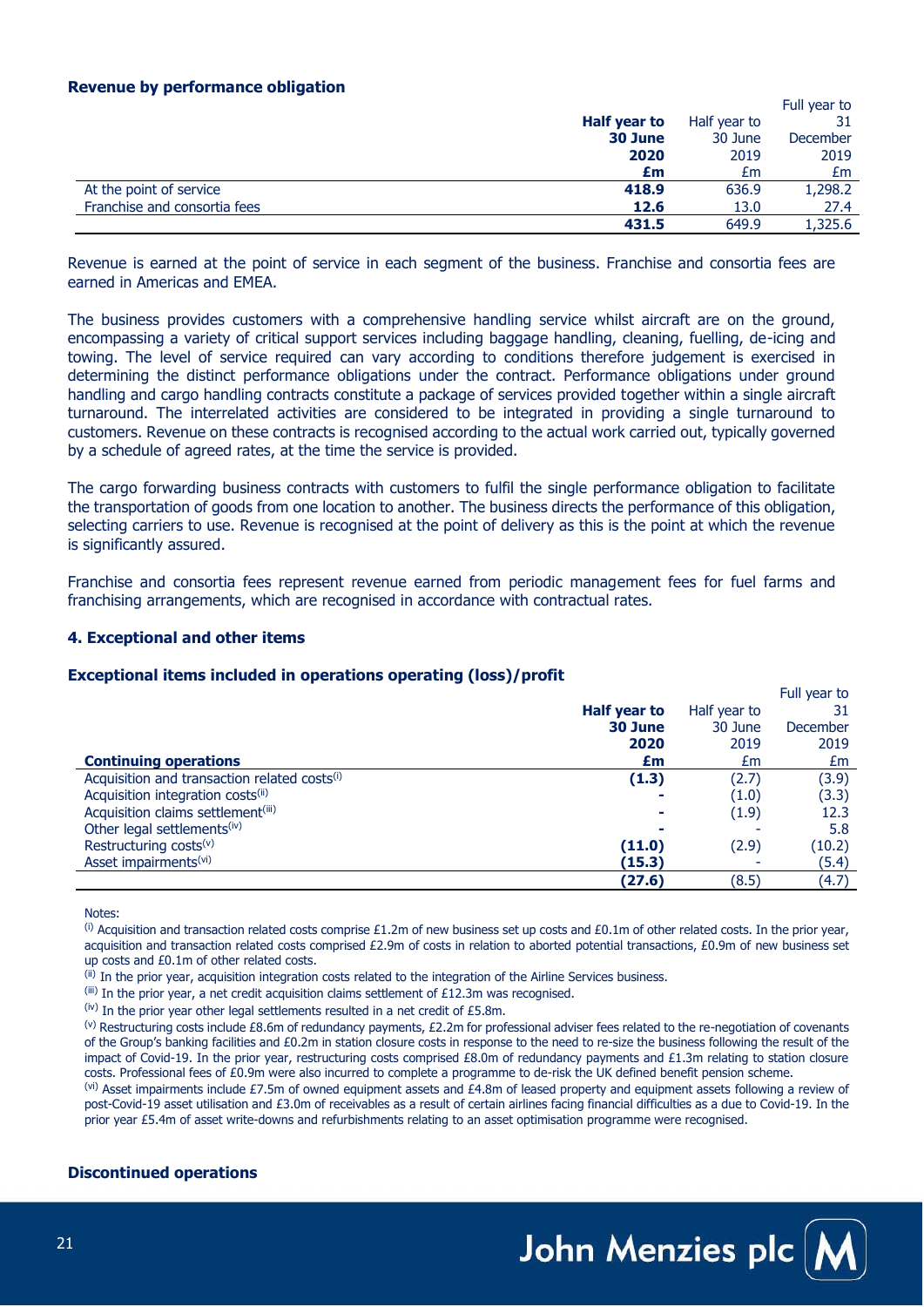|                                          |              |              | Full year to |
|------------------------------------------|--------------|--------------|--------------|
|                                          | Half year to | Half year to |              |
|                                          | 30 June      | 30 June      | December     |
|                                          | 2020         | 2019         | 2019         |
| <b>Discontinued operations</b>           | £m           | £m           | £m.          |
| Transaction related items <sup>(i)</sup> |              |              |              |

Note:

 $(i)$  In the prior year, transaction related items related to the £1.8m increased consideration received in respect of the disposal of the former newspaper and magazine distribution business in the UK in 2018. Other items included the reassessment of warranty claim provisions of £1.3m and the write off of computer software assets £1.4m. At the half year ended 30 June 2019, £2.1m was recognised relating to the consideration for the disposal of the former newspaper and magazine distribution business.

#### **Acquired intangible assets amortisation included in operating profit/(loss)**

Acquired intangible asset amortisation costs incurred were £3.4m (half year to 30 June 2019: £3.2m and full year to 31 December 2019: £6.6m). The amortisation relates to contract, customer relationship and brand assets recognised on the acquisition of businesses.

#### **5. Taxation**

The underlying effective tax rate for the full year 2020 is estimated at -21% (full year 2019: 31%). Therefore, the underlying effective tax rate used for the half year 2020 was -21% (half year 2019: 29%). The share of results from the joint ventures and associates for the half year is after taxation of £0.4m (half year to 30 June 2019: £0.9m and full year to 31 December 2019: £1.8m).

The taxation effect of the exceptional items is a £1.4m net credit (half year to 30 June 2019: £1.1m net credit, full year to 31 December 2019: £1.4m net credit) in relation to tax deductions available for a proportion of the exceptional costs arising during the half year to 30 June 2020.

#### **6. Earnings per share**

|                                          | <b>Basic</b> |              |                 | Underlying <sup>(i)</sup> |              |                 |
|------------------------------------------|--------------|--------------|-----------------|---------------------------|--------------|-----------------|
|                                          |              |              | Full year to    |                           |              | Full year to    |
|                                          | Half year to | Half year to | 31              | <b>Half year to</b>       | Half year to | 31              |
|                                          | 30 June      | 30 June      | <b>December</b> | 30 June                   | 30 June      | <b>December</b> |
|                                          | 2020         | 2019         | 2019            | 2020                      | 2019         | 2019            |
|                                          | £m           | £m           | £m              | £m                        | £m           | £m              |
| (Loss)/profit for the period as set out  |              |              |                 |                           |              |                 |
| in the Income Statement                  | (88.8)       | (2.7)        | 10.7            | (58.8)                    | 5.8          | 20.9            |
| Adjustment to exclude result relating    |              |              |                 |                           |              |                 |
| to non-controlling interests             | 0.5          | (0.1)        | 0.1             | 0.5                       | (0.1)        | 0.1             |
|                                          |              |              |                 |                           |              |                 |
| (Loss)/earnings for the period           |              |              |                 |                           |              |                 |
| attributable to equity shareholders      | (88.3)       | (2.8)        | 10.8            | (58.3)                    | 5.7          | 21.0            |
|                                          |              |              |                 |                           |              |                 |
| <b>Basic earnings per ordinary share</b> |              |              |                 |                           |              |                 |
| (Loss)/earnings per ordinary share       | (104.7)p     | (3.3)p       | 12.8p           |                           |              |                 |
| Diluted (loss)/earnings per ordinary     |              |              |                 |                           |              |                 |
| share                                    | (104.7)p     | (3.3)p       | 12.8p           |                           |              |                 |
|                                          |              |              |                 |                           |              |                 |
| <b>Underlying earnings per ordinary</b>  |              |              |                 |                           |              |                 |
| share <sup>(i)</sup>                     |              |              |                 |                           |              |                 |
| (Loss)/earnings per ordinary share       |              |              |                 | (69.2)p                   | 6.8p         | 24.9p           |
| Diluted (loss)/earnings per ordinary     |              |              |                 |                           |              |                 |
| share                                    |              |              |                 | (69.2)p                   | 6.8p         | 24.9p           |
|                                          |              |              |                 |                           |              |                 |
|                                          |              |              |                 |                           |              |                 |
| <b>Number of ordinary shares in</b>      |              |              |                 |                           |              |                 |
| <b>issue</b>                             |              |              |                 |                           |              |                 |
| Weighted average (million)               | 84.3         | 84.2         | 84.2            |                           |              |                 |
| Diluted weighted average (million)       | 84.3         | 84.2         | 84.2            |                           |              |                 |

**Continuing operations**

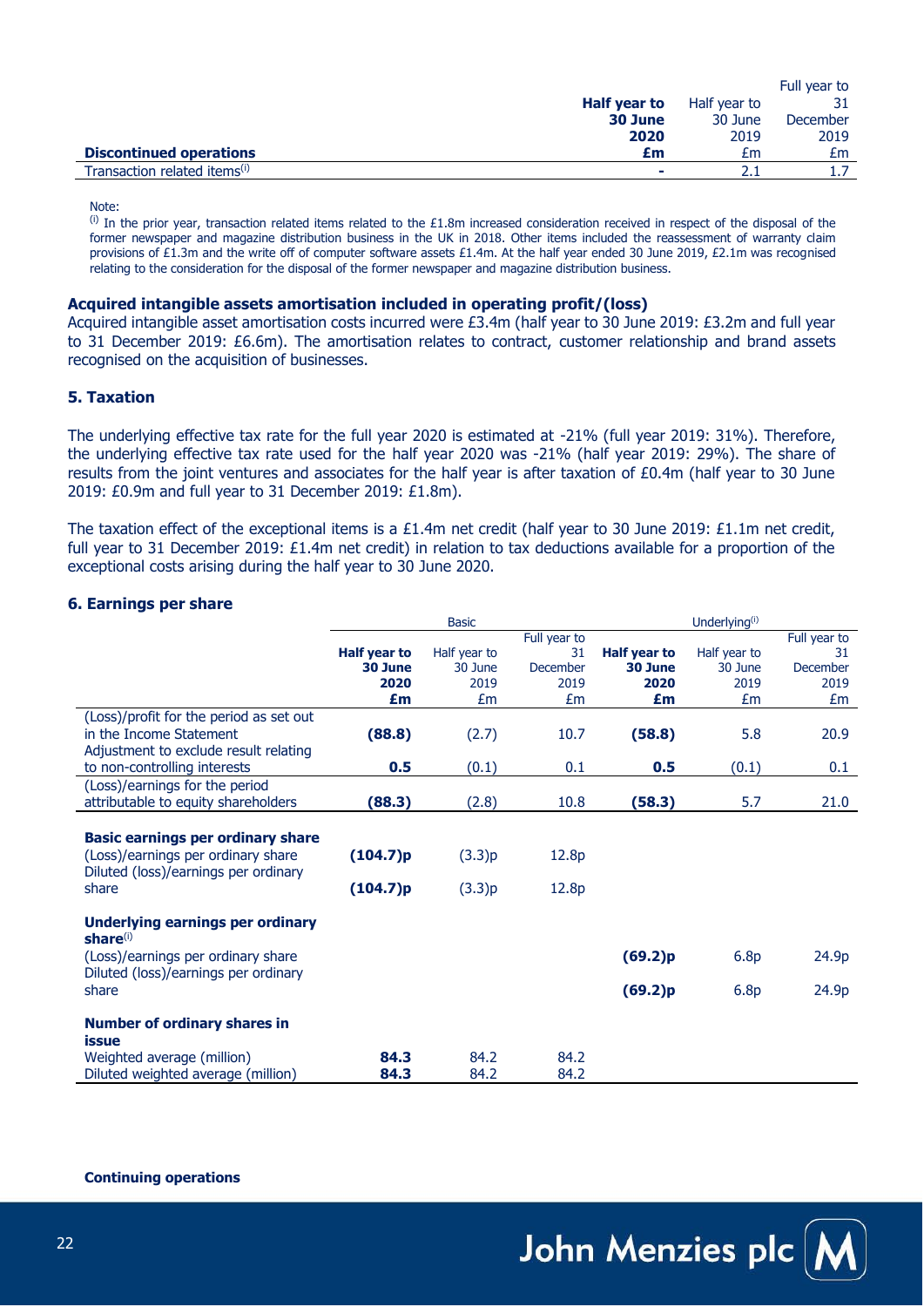| (Loss)/profit for the period as set out                 |          |        |                  |         |                  |        |
|---------------------------------------------------------|----------|--------|------------------|---------|------------------|--------|
| in the Income Statement                                 | (88.8)   | (2.7)  | 10.7             | (58.8)  | 5.8              | 20.9   |
| Adjustment to exclude result from                       |          |        |                  |         |                  |        |
| discontinued operations                                 |          | (2.1)  | (1.7)            |         |                  |        |
| Adjustment to exclude result relating                   |          |        |                  |         |                  |        |
| to non-controlling interest                             | 0.5      | (0.1)  | 0.1              | 0.5     | (0.1)            | 0.1    |
| (Loss)/earnings for the period                          |          |        |                  |         |                  |        |
| attributable to equity shareholders                     | (88.3)   | (4.9)  | 9.1              | (58.3)  | 5.7              | 21.0   |
|                                                         |          |        |                  |         |                  |        |
| <b>Basic</b>                                            |          |        |                  |         |                  |        |
| (Loss)/earnings per ordinary share                      | (104.7)p | (5.8)p | 10.8p            |         |                  |        |
| Diluted (loss)/earnings per ordinary                    |          |        |                  |         |                  |        |
| share                                                   | (104.7)p | (5.8)p | 10.8p            |         |                  |        |
|                                                         |          |        |                  |         |                  |        |
| <b>Underlying</b><br>(Loss)/earnings per ordinary share |          |        |                  | (69.2)p | 6.8 <sub>p</sub> | 24.9p  |
| Diluted (loss)/earnings per ordinary                    |          |        |                  |         |                  |        |
| share                                                   |          |        |                  | (69.2)p | 6.8p             | 24.9p  |
|                                                         |          |        |                  |         |                  |        |
|                                                         |          |        |                  |         |                  |        |
| <b>Discontinued operations</b>                          |          |        |                  |         |                  |        |
|                                                         |          |        |                  |         |                  |        |
| (Loss)/profit for the period as set out                 |          |        |                  |         |                  |        |
| in the Income Statement                                 | (88.8)   | (2.7)  | 10.7             | (58.8)  | 5.8              | 20.9   |
| Adjustment to exclude result from                       |          |        |                  |         |                  |        |
| continuing operations                                   | 88.8     | 4.8    | (9.0)            | 58.8    | (5.8)            | (20.9) |
| Earnings/(loss) for the period                          |          |        |                  |         |                  |        |
| attributable to equity shareholders                     |          | 2.1    | 1.7              |         |                  |        |
|                                                         |          |        |                  |         |                  |        |
| <b>Basic</b>                                            |          |        |                  |         |                  |        |
| Earnings per ordinary share                             |          | 2.5p   | 2.0 <sub>p</sub> |         |                  |        |
| Diluted earnings per ordinary share                     |          | 2.5p   | 2.0 <sub>p</sub> |         |                  |        |
|                                                         |          |        |                  |         |                  |        |
| <b>Underlying</b>                                       |          |        |                  |         |                  |        |
| Earnings per ordinary share                             |          |        |                  |         |                  |        |
| Diluted earnings per ordinary share                     |          |        |                  |         |                  |        |

Note:

(i) Underlying earnings is presented as an additional performance measure and is stated before exceptional items.

The weighted average number of fully paid shares in issue during the year excludes those held by the employee share trusts. The diluted weighted average is calculated by adjusting for all outstanding share options that are potentially dilutive (i.e. where the exercise price is less than the average market price of the shares during the year). There is no impact of these share options on the diluted weighted average number of shares (half year to 30 June 2019: no impact, full year to 31 December 2019: no impact) and there is no anti-dilutive impact on basic EPS.

#### **7. Intangible assets**

Intangible assets comprise goodwill of £135.5m (June 2019: £127.2m, December 2019: £130.2m), contracts, customer relationship and brand intangibles of £40.0m (June 2019: £42.8m, December 2019: £40.4m) and capitalised software costs of £6.1m (June 2019: £5.2m, December 2019: £7.5m). Favourable currency translation in the half year to 30 June 2020 increased reported net intangible assets by £8.3m. The Covid-19 pandemic triggered a requirement to conduct an impairment review of goodwill and other intangible assets at 30 June 2020. The review concluded that no impairment was required and all CGUs continue to demonstrate adequate headroom.

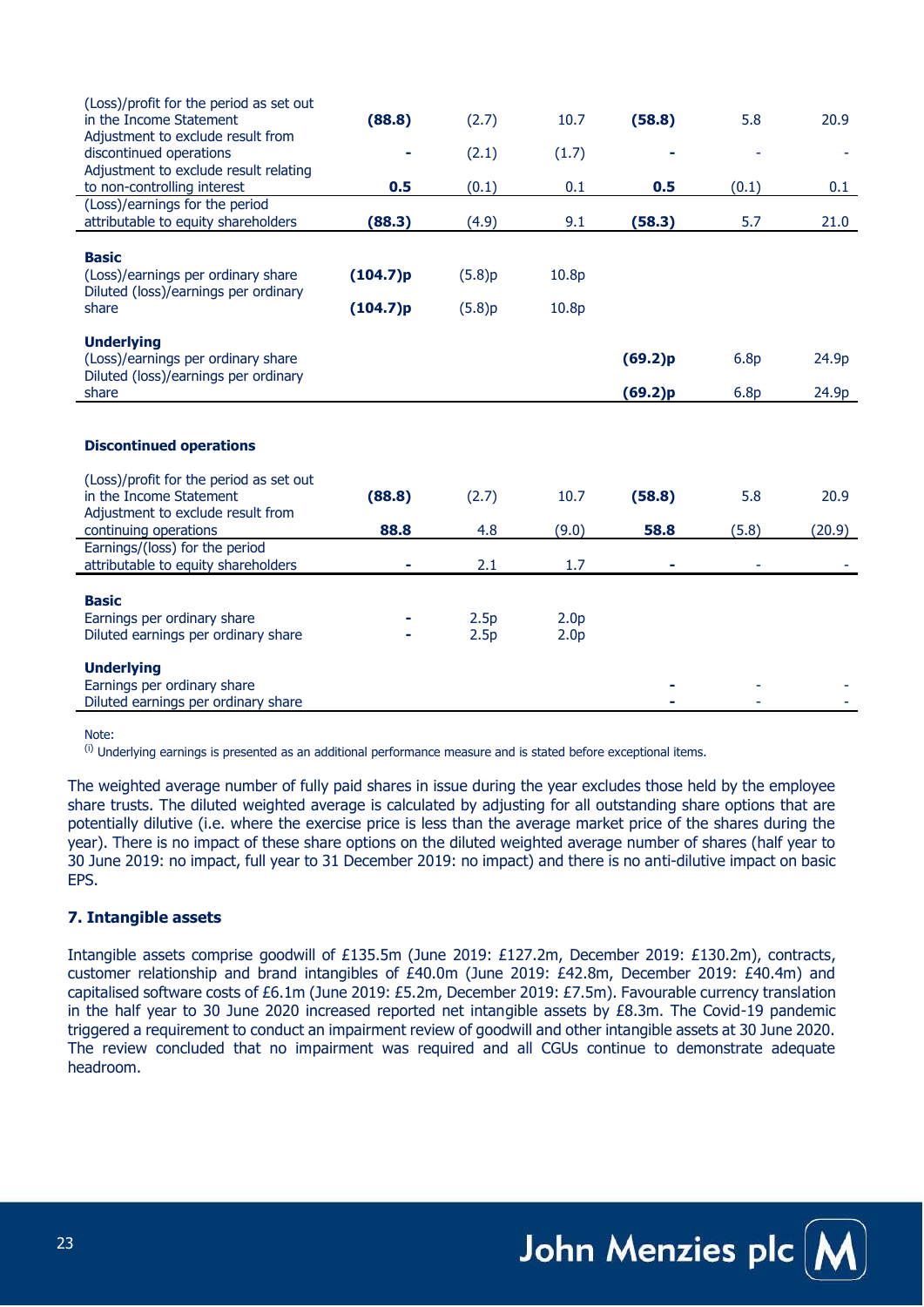#### **8. Financial instruments**

#### **Derivative financial instruments**

#### **Recognised in Balance Sheet**

|                          |         |         | 31              |
|--------------------------|---------|---------|-----------------|
|                          | 30 June | 30 June | <b>December</b> |
|                          | 2020    | 2019    | 2019            |
|                          | £m      | £m      | £m              |
| Current asset            | 0.4     | 0.4     | 0.8             |
| <b>Current liability</b> | (1.3)   | (0.7)   | (0.2)           |
| Non-current liability    | (3.2)   | (0.1)   | (0.2)           |
| Net fair value           | (4.1)   | (0.4)   | 0.4             |

#### **Adjusted to fair value through the Statement of Other Comprehensive Income**

|                                         | 30 June<br>2020<br>£m | 30 June<br>2019<br>£m | December<br>2019<br>£m |
|-----------------------------------------|-----------------------|-----------------------|------------------------|
| Cash flow hedges:                       |                       |                       |                        |
| Foreign exchange contracts - hedged     | (0.2)                 | 0.3                   |                        |
| Interest rate swaps - hedged            | (3.2)                 | (0.1)                 | (0.2)                  |
| Foreign currency net investment hedges: |                       |                       |                        |
| Foreign exchange contracts - hedged     | (0.7)                 | (0.6)                 | 0.6                    |
| Net fair value                          | (4.1)                 | (0.4)                 | 0.4                    |

The Group is exposed to certain risks relating to its ongoing business operations. The primary risks managed using derivative instruments are foreign currency risk and interest rate risk. The Group only enters into derivative financial instruments that are designated as hedging instruments. The fair values of foreign currency instruments are calculated by reference to current market rates. During the period, all derivative financial instruments were measured using Level 2 fair value measurements. The Group uses a hierarchy for determining and disclosing the fair value of financial instruments by valuation technique as set out in the Annual Report and Accounts 2019.

All financial assets and liabilities approximate fair value.

#### **Refinancing**

In January 2020 the Group completed the refinance of the Group's bank facilities maturing in June 2021, replacing them with a \$235m US dollar denominated amortising term loan and a £145m revolving credit facility both due to mature in January 2025.

#### **Government grant and loan financing**

In June 2020 the Group received £67.4m of federal funding in the US under the Coronavirus Aid, Relief, and Economic Security (CARES) Act. This comprised £51.1m of grant funding to support the payroll of the US business and £16.3m in the form of a loan note. This grant funding is included in Trade and Other Payables on the Balance Sheet and disclosed separately in Note 9 Cash Generated From Operations. The loan note is a ten year nonamortising term loan, which attracts 1.0% cash and 3.0% non-cash interest during the first five years. There are no early repayment penalties relating to this loan. The loan note is set out in Note 10 and included within proceeds from borrowings in the Statement of Cash Flows.

The Group has complied with the grant agreement and applicable federal law in the period. The Group has also complied with the requirements of the separate loan note during the period.

A further £21.2m was received in July 2020 comprising £11.8m grant funding and £9.3m loan note and on the same terms as set out above.

The grant income received and a further contribution in July will be allocated across future periods in order to match with the related costs for which they are intended to compensate, which is expected to be over the three quarters ending 31 March 2021. No such income was recognised in the period ending 30 June 2020.

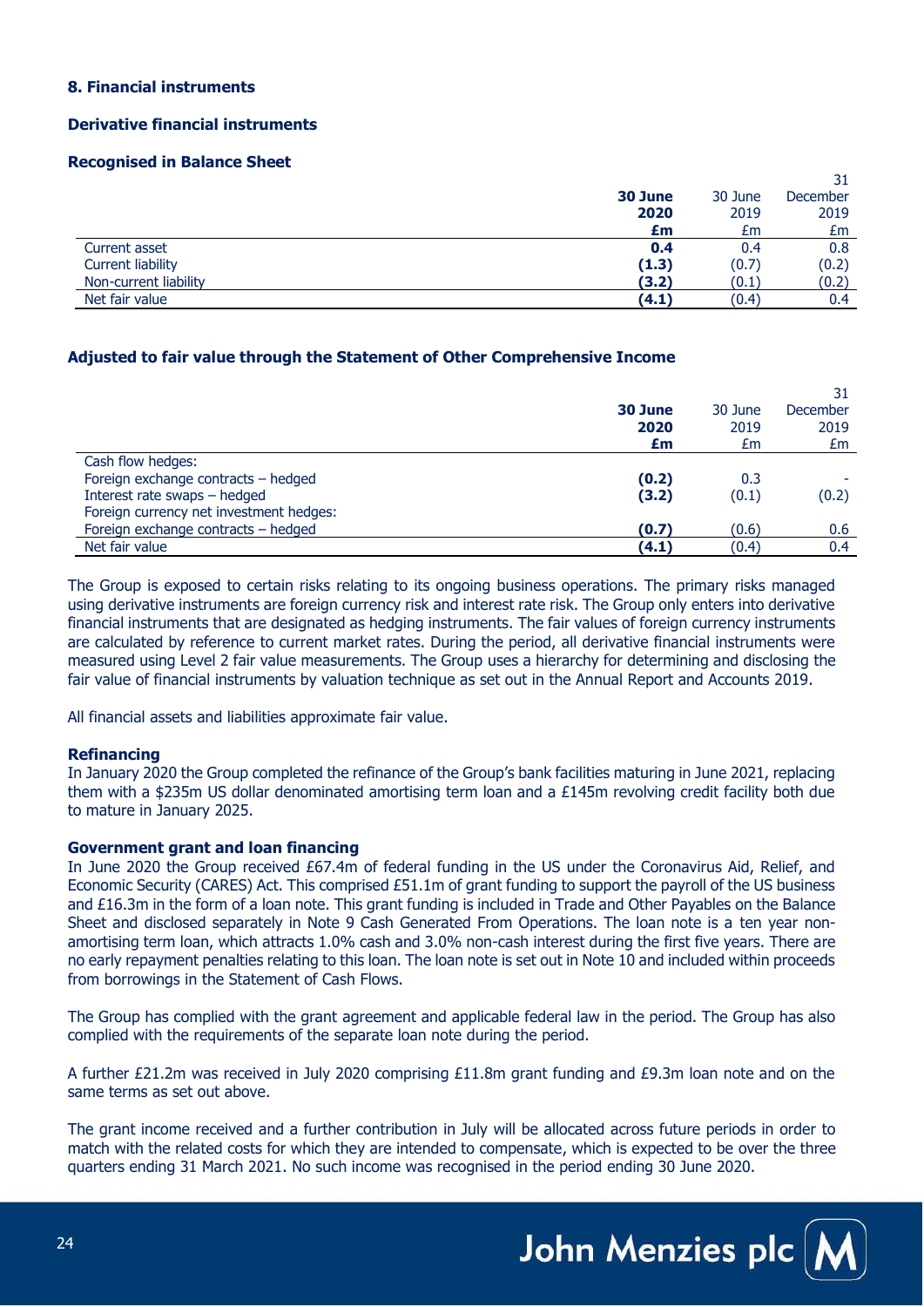On 3 June 2020 the Group also received support in Spain where the Group received a  $E3.6m$  bank loan that is backed by an 80% guarantee from the Spanish government. This is a five year term loan that amortises monthly over four years from July 2021 and attracts a margin of 2.5% above EURIBOR, with a minimum rate payable of 2.5%.

#### **Contingent consideration**

The liabilities for contingent consideration and other acquisition related amounts are Level 3 derivative financial **instruments** 

The acquisition of PlaneBiz 2015 Ltd in 2014 included options in relation to the 40% shareholding owned by a third party. These options took the form of a put option in favour of the third party shareholders for up to 30% of the share capital, exercisable in 2019. During the prior year options relating to 15% of the share capital lapsed while the options relating to the remaining 15% were exercised and remain outstanding as a £1.7m payable at 30 June 2020.

The acquisition of GTO Global Logistics Inc during the prior year included an earn out mechanism relating to the future profitability of the business. There is a base earn out and a growth earn out mechanism that compares actual EBITDA generated by the business over a three-year period compared to stipulated profit levels. The maximum amount payable is £0.4m and the minimum amount payable £Nil. As part of the acquisition accounting process the amount provided in the prior year as deferred consideration was £0.2m and this remains unchanged at the period end.

The liabilities for these items are set out below.

|                                                                 |         |         | 31               |
|-----------------------------------------------------------------|---------|---------|------------------|
|                                                                 | 30 June | 30 June | <b>December</b>  |
|                                                                 | 2020    | 2019    | 2019             |
|                                                                 | £m      | Łт      | £m               |
| Fair value of contingent and other acquisition related amounts: |         |         |                  |
| PlaneBiz 2015 Ltd                                               | 1.7     | 3.3     | 1.6 <sub>1</sub> |
| GTO Global Logistics Inc                                        | 0.2     | ۰       | 0.2              |

#### **9. Cash generated from operations**

|                                                                             |              |              | Full year to |
|-----------------------------------------------------------------------------|--------------|--------------|--------------|
|                                                                             | Half year to | Half year to | 31           |
|                                                                             | 30 June      | 30 June      | December     |
|                                                                             | 2020         | 2019         | 2019         |
|                                                                             | £m           | £m           | £m           |
| Operating (loss)/profit before joint ventures and associates <sup>(i)</sup> | (70.8)       | 4.6          | 35.3         |
| Depreciation                                                                | 46.4         | 41.0         | 84.7         |
| Amortisation of intangible assets                                           | 4.5          | 3.9          | 8.2          |
| Share-based payments                                                        | 0.8          | 0.4          | 0.8          |
| Cash spend on onerous leases                                                |              |              | (0.9)        |
| Gain on sale of property, plant and equipment                               | (0.1)        | (0.2)        | (1.7)        |
| Pension charge                                                              | 0.8          |              | 1.0          |
| Pension contributions in cash                                               | (3.7)        | (4.6)        | (12.1)       |
| Continuing operations exceptional items                                     | 27.6         | 8.5          | 4.7          |
| Discontinued operations exceptional items                                   |              | (2.1)        | (1.7)        |
| Cash spend on exceptional items                                             | (5.2)        | (5.9)        | (11.5)       |
| US CARES grant funding received                                             | 51.1         |              |              |
| Decrease/(increase) in working capital                                      | 68.4         | 0.3          | (2.7)        |
|                                                                             | 119.8        | 45.9         | 104.1        |

Note:

 $(i)$  Includes both continuing and discontinued operations.

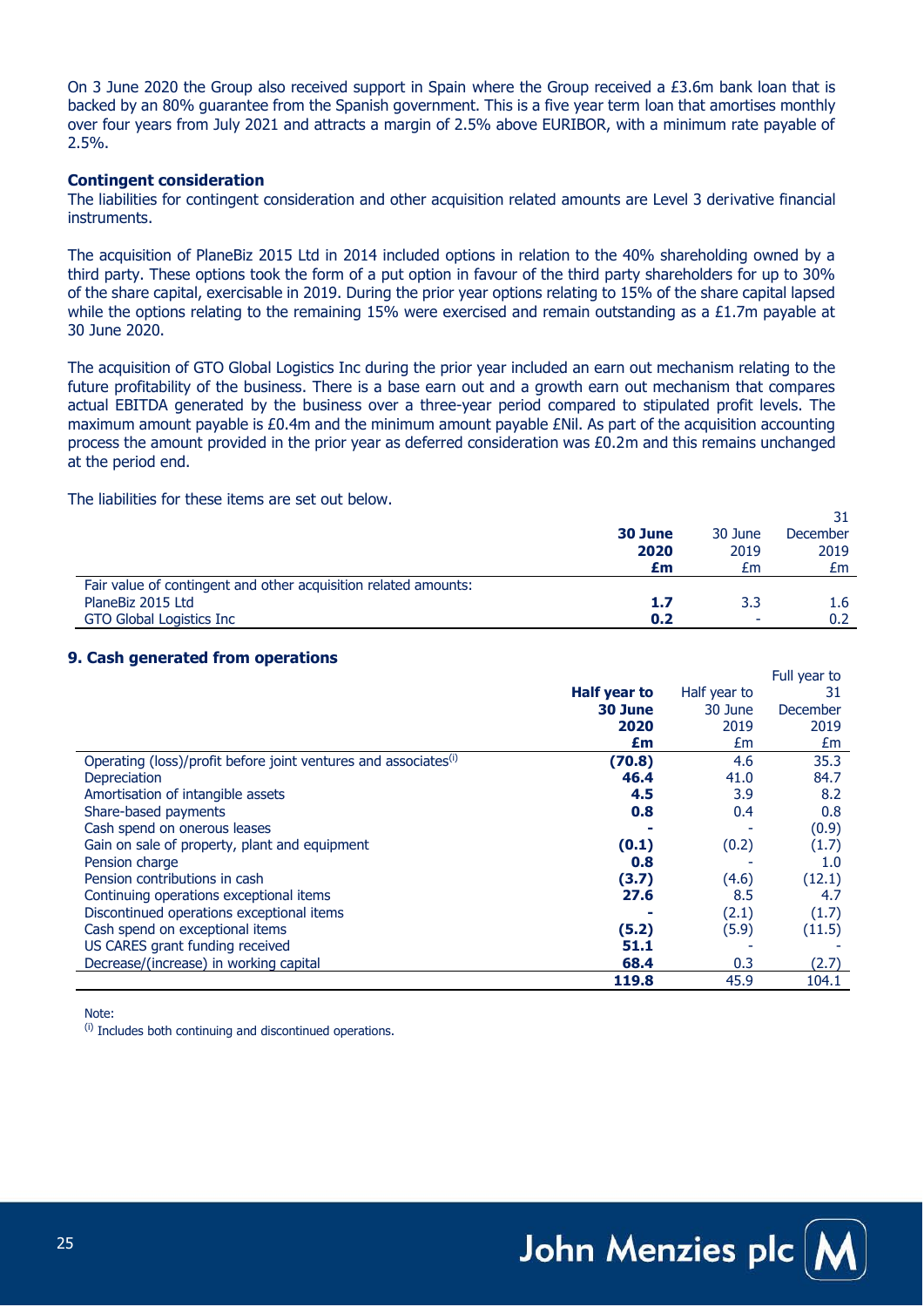#### **10. Changes in net borrowings**

|                            |                  | Lease liabilities<br>recognised during |            |            |             |                     |
|----------------------------|------------------|----------------------------------------|------------|------------|-------------|---------------------|
|                            |                  | the period net of                      | Half year  | Fair value | Currency    |                     |
|                            | 31 December 2019 | terminations                           | cash flows | movements  | translation | <b>30 June 2020</b> |
|                            | £m               | £m                                     | £m         | £m         | £m          | £m                  |
| Cash at bank and in        |                  |                                        |            |            |             |                     |
| hand                       | 90.5             |                                        | 126.8      |            | 6.9         | 224.2               |
| <b>Bank overdrafts</b>     | (18.6)           |                                        | (4.5)      |            |             | (23.1)              |
| Net cash and cash          |                  |                                        |            |            |             |                     |
| equivalents                | 71.9             |                                        | 122.3      |            | 6.9         | 201.1               |
| Bank loans due within      |                  |                                        |            |            |             |                     |
| one year                   | (16.2)           |                                        | 8.1        |            |             | (8.1)               |
| Lease liability due within |                  |                                        |            |            |             |                     |
| one year                   | (56.8)           | (10.3)                                 | 11.1       |            |             | (56.0)              |
| Preference shares          | (1.4)            |                                        |            |            |             | (1.4)               |
| Government loan due        |                  |                                        |            |            |             |                     |
| after one year             |                  |                                        | (16.3)     |            |             | (16.3)              |
| Debt due after one year    | (270.7)          |                                        | (47.2)     | ۰          | (12.8)      | (330.7)             |
| Lease liability due after  |                  |                                        |            |            |             |                     |
| one year                   | (118.7)          | (19.4)                                 | 24.0       |            | (7.5)       | (121.6)             |
| Net derivative             |                  |                                        |            |            |             |                     |
| assets/(liabilities)       | 0.4              |                                        | (0.1)      | (4.4)      |             | (4.1)               |
| Net borrowings             | (391.5)          | (29.7)                                 | 101.9      | (4.4)      | (13.4)      | (337.1)             |

As set out in the Statement of Cash Flows, proceeds from borrowings excluding lease liabilities were £55.5m (half year ended 30 June 2019: £28.8m, full year 2019: £50.0m) and repayments of borrowings were £Nil (half year ended 30 June 2019: £10.9m, full year 2019: £10.9m).

Currency translation movements result from the Group's policy of hedging overseas net assets, which are denominated mainly in US dollars, euros and Australian dollars. The translation effect on net debt is offset by the translation effect on net assets, which resulted in an overall net exchange gain of £4.0m (half year ended 30 June 2019: gain of £0.6m, full year 2019: loss of £7.4m). The net gain/loss is recognised in other comprehensive income.

#### **11. Retirement benefit obligation**

#### **Defined benefit scheme**

The principal Group-funded defined benefit pension scheme is the Menzies Pension Fund ("the Fund") in the United Kingdom. The scheme valuations were assessed in accordance with independent actuarial advice from PricewaterhouseCoopers ("the Actuary").

#### **Fund financial assumptions and information**

The Actuary undertook a valuation of the Fund as at 30 June 2020 (30 June 2019 and 31 December 2019). In deriving the results the Actuary used the following financial assumptions:

|                                                  |               |              | Full year to |
|--------------------------------------------------|---------------|--------------|--------------|
|                                                  | Half year to  | Half year to | 31           |
|                                                  | 30 June       | 30 June      | December     |
|                                                  | 2020          | 2019         | 2019         |
|                                                  | $\frac{9}{6}$ | $\%$         | $\%$         |
| Price inflation                                  | 2.9           | 3.2          | 3.0          |
| Discount rate                                    | 1.5           | 2.3          | 2.0          |
| Rate of increase on pensions accrued before 2006 | 3.5           | 3.6          | 3.5          |
| Rate of increase on pensions accrued after 2006  | 2.1           | 2.2          | 2.1          |

Assumptions regarding future mortality experience are set based on advice that uses published statistics and experience in the business.

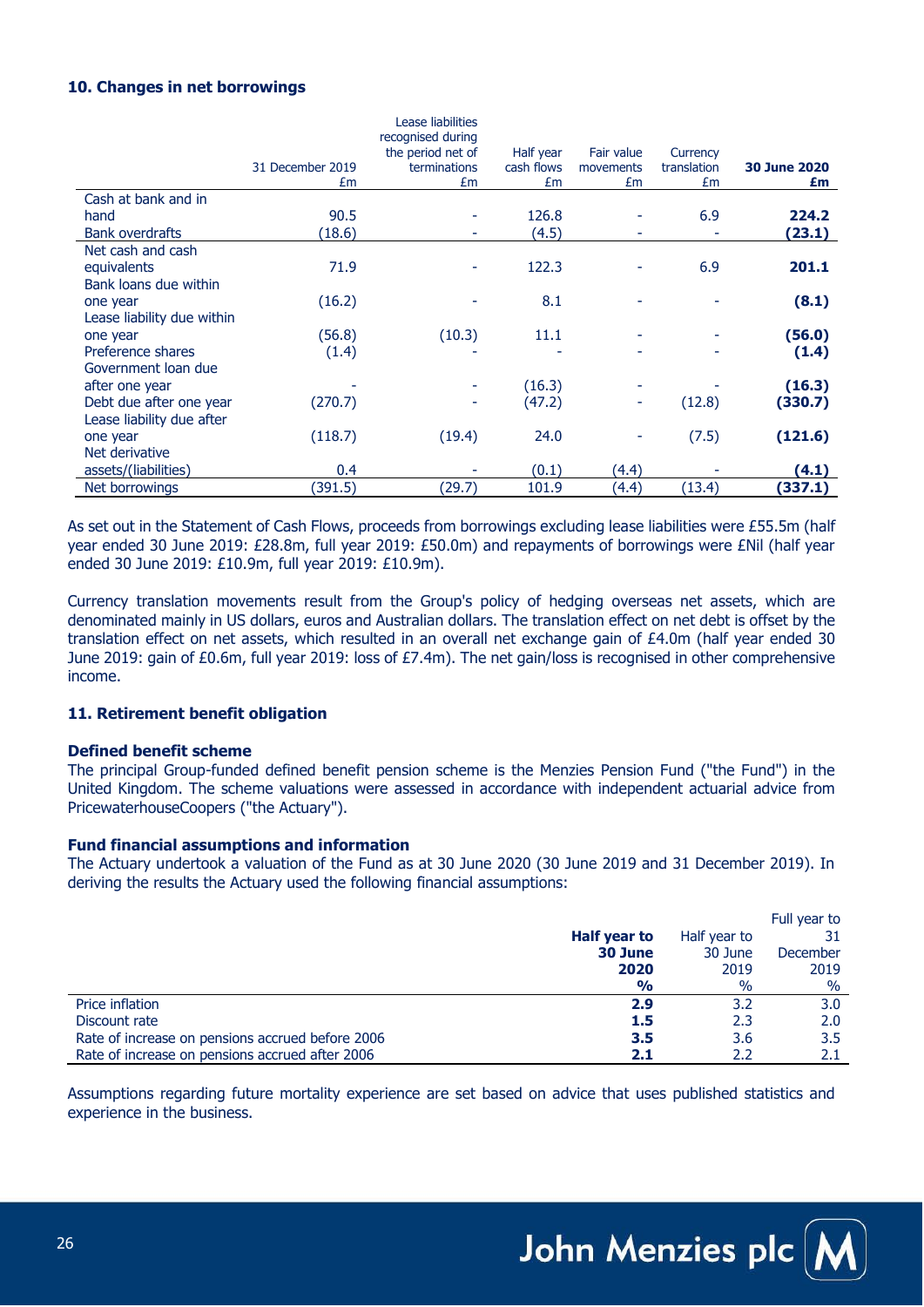The fair value of Fund assets and liabilities is set out below.

|                             |         |         | 31       |
|-----------------------------|---------|---------|----------|
|                             | 30 June | 30 June | December |
|                             | 2020    | 2019    | 2019     |
|                             | £m      | £m      | £m       |
| Total value of assets       | 356.1   | 336.5   | 342.8    |
| Defined benefit obligation  | (369.8) | (348.6) | (348.1)  |
| Recognised in Balance Sheet | (13.7)  | (12.1)  | (5.3)    |
| Related deferred tax asset  | 2.6     | 2.1     | 0.9      |
| Net pension liabilities     | (11.1)  | (10.0)  | (4.4)    |

#### **Pension expense**

The charge to the Income Statement is assessed in accordance with independent actuarial advice from the Actuary using the projected unit method. The components of pension expense are set out below.

|                                             | <b>Half year</b> |            | Full year to     |
|---------------------------------------------|------------------|------------|------------------|
|                                             | to               | Half year  | 31               |
|                                             | 30 June          | to 30 June | <b>December</b>  |
|                                             | 2020             | 2019       | 2019             |
|                                             | £m               | £m         | £m               |
| Amounts charged to operating profit         |                  |            |                  |
| Administrative costs                        | 0.8              | 0.6        | 1.0 <sub>1</sub> |
| <b>Amounts included in finance costs</b>    |                  |            |                  |
| Interest cost on defined benefit obligation | 3.3              | 4.5        | 8.9              |
| Interest income on Fund assets              | (3.3)            | (4.3)      | (8.5)            |
| Net finance charge                          |                  | 0.2        | 0.4              |
| Pension expense                             | 0.8              | 0.8        | $1.4^{\circ}$    |

The components of the actuarial gain/loss recognised in the Statement of Comprehensive Income are set out below.

|                                             |              |              | Full year to |
|---------------------------------------------|--------------|--------------|--------------|
|                                             | Half year to | Half year to | 31           |
|                                             | 30 June      | 30 June      | December     |
|                                             | 2020         | 2019         | 2019         |
|                                             | £m           | £m           | £m           |
| Returns on assets excluding interest income | 15.5         | 28.8         | 36.9         |
| Changes in demographic assumptions          | (0.9)        | 1.3          | 2.7          |
| Changes in financial assumptions            | (25.9)       | (28.0)       | (39.1)       |
| Experience                                  |              |              | $1.5\,$      |
| Actuarial (loss)/gain                       | (11.3)       | 2.1          | 2.0          |

#### **Changes in Fund assets and defined benefit obligation**

|                                                   |              |              | Full year to |
|---------------------------------------------------|--------------|--------------|--------------|
|                                                   | Half year to | Half year to | 31           |
|                                                   | 30 June      | 30 June      | December     |
|                                                   | 2020         | 2019         | 2019         |
|                                                   | £m           | £m           | £m           |
| Fair value of assets at start of period           | 342.8        | 305.0        | 305.0        |
| Interest income                                   | 3.3          | 4.3          | 8.5          |
| Returns on assets excluding interest income       | 15.5         | 28.8         | 36.9         |
| Company contributions                             | 3.7          | 4.6          | 12.1         |
| Benefits and expenses paid                        | (9.2)        | (6.2)        | (19.7)       |
| Fair value of assets at end of period             | 356.1        | 336.5        | 342.8        |
| Return on scheme assets including interest income | 18.8         | 33.1         | 45.4         |